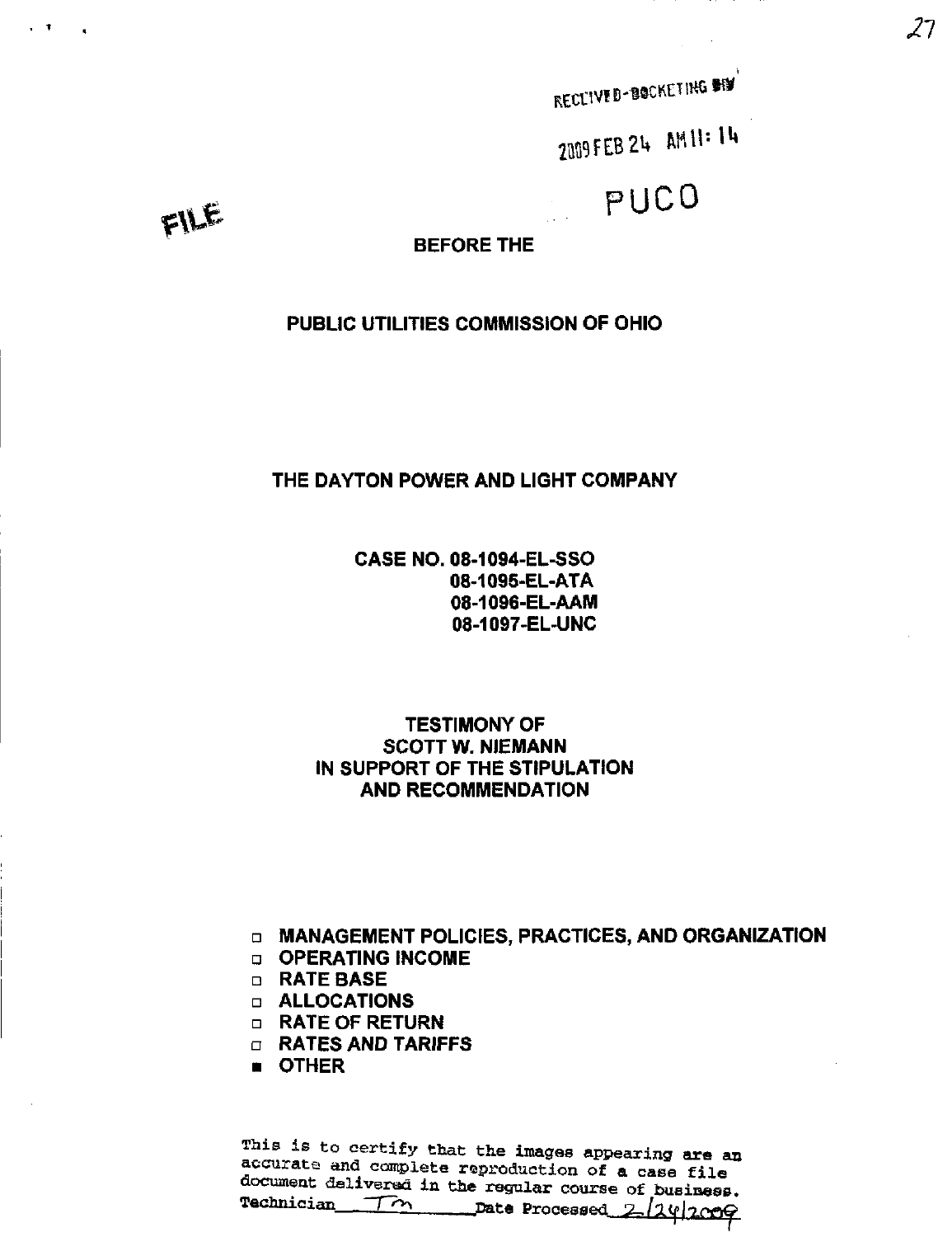# BEFORE THE

 $\mathbf{A}^{\text{max}}$  and  $\mathbf{A}^{\text{max}}$ 

# PUBLIC UTILITIES COMMISSION OF OHIO

# DIRECT TESTIMONY OF

# SCOTT W. NIEMANN ON BEHALF OF THE DAYTON POWER AND LIGHT COMPANY

# TABLE OF CONTENTS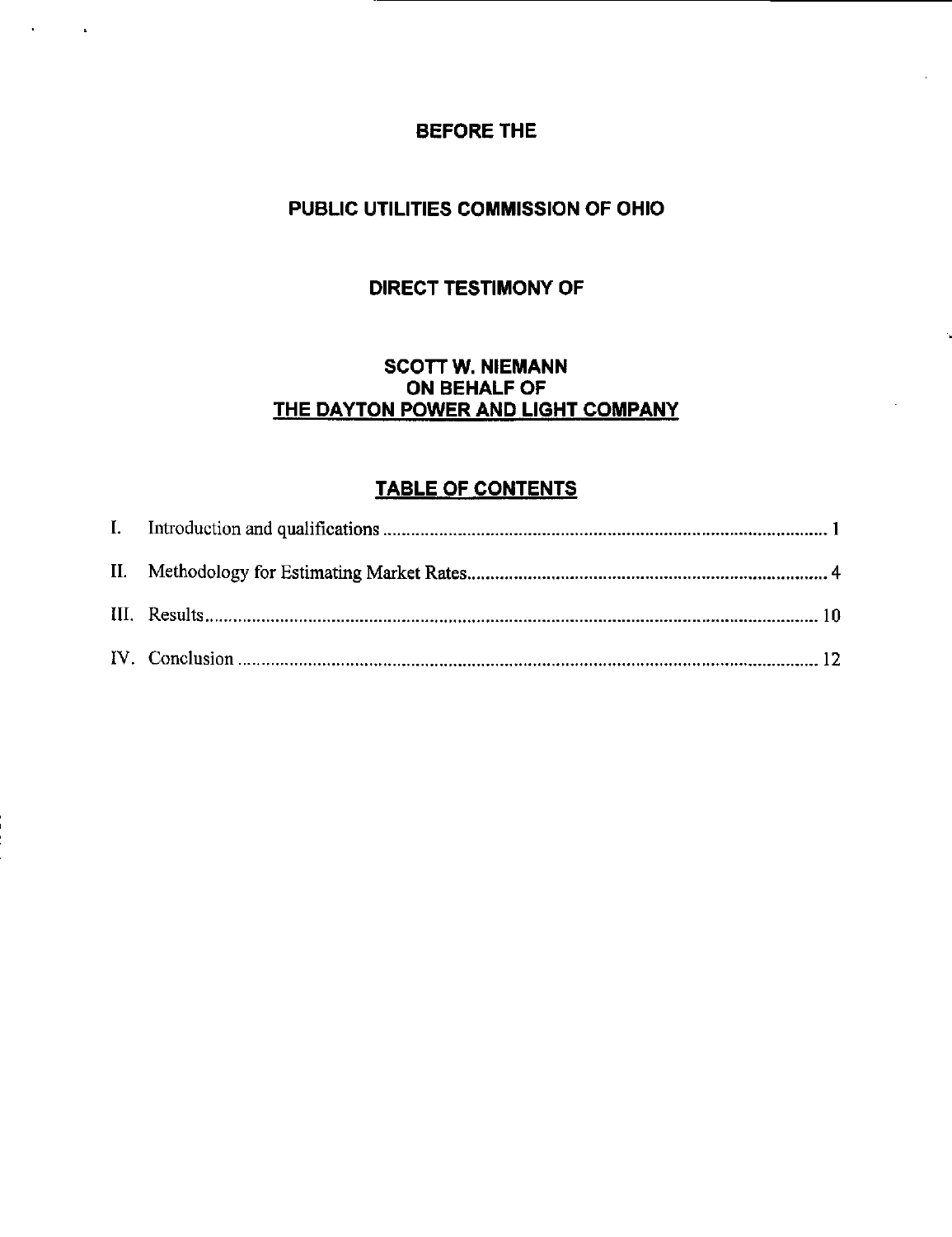# 1 I. INTRODUCTION AND OUALIFICATIONS

# 2 Q. Please state your full name, title, and business address.

3 A. My name is Scott W. Niemann. I am a Principal of CRA International ("CRA"), an 4 international economics, finance, and business consulting firm. My business address is 5 200 Clarendon Street, T-33, Boston, MA 02116.

# 6 Q. Please describe your professional and educational background and qualifications.

7 A. I am a member of the Energy and Environment Practice Group at CRA. The primary 8 focus of my consulting is in the areas of wholesale electricity market analysis, electricity 9 market design and restructuring, regulation, and business strategy in the increasingly 10 competitive U.S. electricity industry. I have advised clients and conducted quantitative 11 studies related to business and regulatory issues affecting wholesale markets for electric 12 power, installed generating capacity, and operating reserves. My work has focused on a 13 broad range of issues including resource adequacy, fuel markets, environmental 14 regulations, market structure, locationai marginal pricing, financial transmission rights, 15 seams issues, and market power. I have conducted studies and made numerous 16 presentations to utility and merchant power clients, rating agencies, state agencies and 17 utility commissions, and the U.S. Department of Justice. I have been retained as an 18 independent market expert both in support of asset transactions and in litigation and 19 regulatory proceedings.

20 I have extensive experience conducting detailed market modeling and financial analysis 21 using a broad range of market analysis tools. Over the past ten years, I have conducted or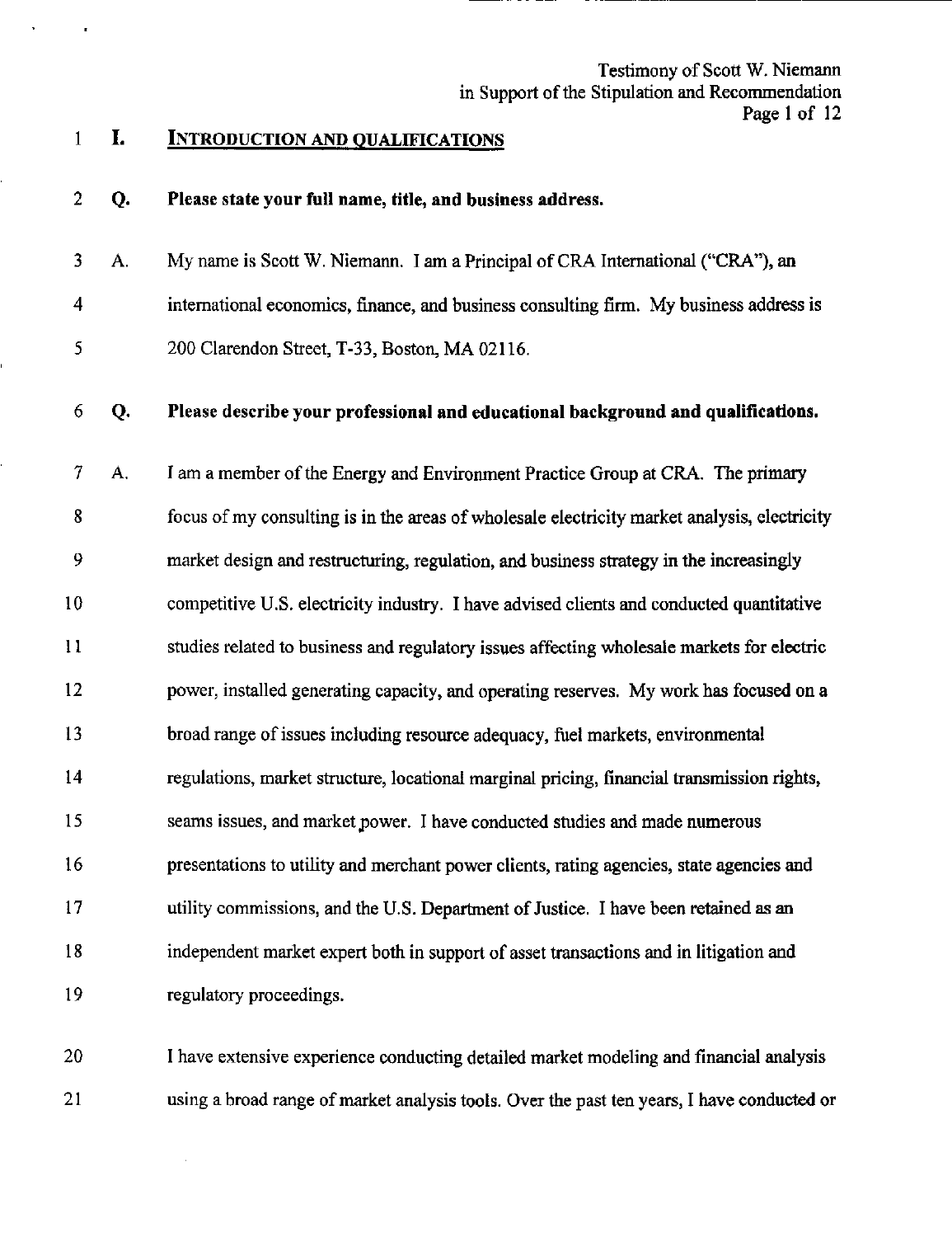# Testimony of Scott W. Niemann in Support of the Stipulation and Recommendation Page 2 of 12

22 managed more than 50 modeling studies addressing financial performance of generating 23 assets, rate-payer benefits of potential transmission upgrades, wholesale costs of meeting 24 retail load obligations, market structure issues, market power concerns, and economic 25 damages. These studies have involved forecasting of market prices, cash flows for 26 generating assets, and costs to utility customers, as well as cost-benefit analysis and 27 measurement of ratepayer impacts.

28 Much of my work has focused on the markets administered by Regional Transmission 29 Organizations ("RTOs") in the Midwest and Northeast US, including the PJM 30 Interconnection ("PJM"). I have conducted numerous market modeling studies of the 31 energy and capacity markets, including fimdamental market price forecasts and analyses 32 of ratepayer costs. In addition to forecasting wholesale power prices, I have developed 33 detailed models of the capacity markets administered by each ISO, including the recently 34 implemented Reliability Pricing Model ("RPM") for PJM and the Forward Capacity 35 Market for ISO-NE, These models forecast market prices in light of both the economic 36 fundamentals and detailed rules behind each market design. Recentiy, I have been 37 actively involved in advising numerous market participants on the implications of these 38 markets and the outlook for capacity prices,

39 Prior to joining CRA in 2001, I was a Principal Consultant in the Energy Economics 40 Practice of PA Consulting Group. I hold a BA degree in Mathematics, Economics, and 41 Political Science from the University of Kansas and MS and PhD degrees in Economics 42 from the University of Wisconsin. My resume is attached as Exhibit SWN-l.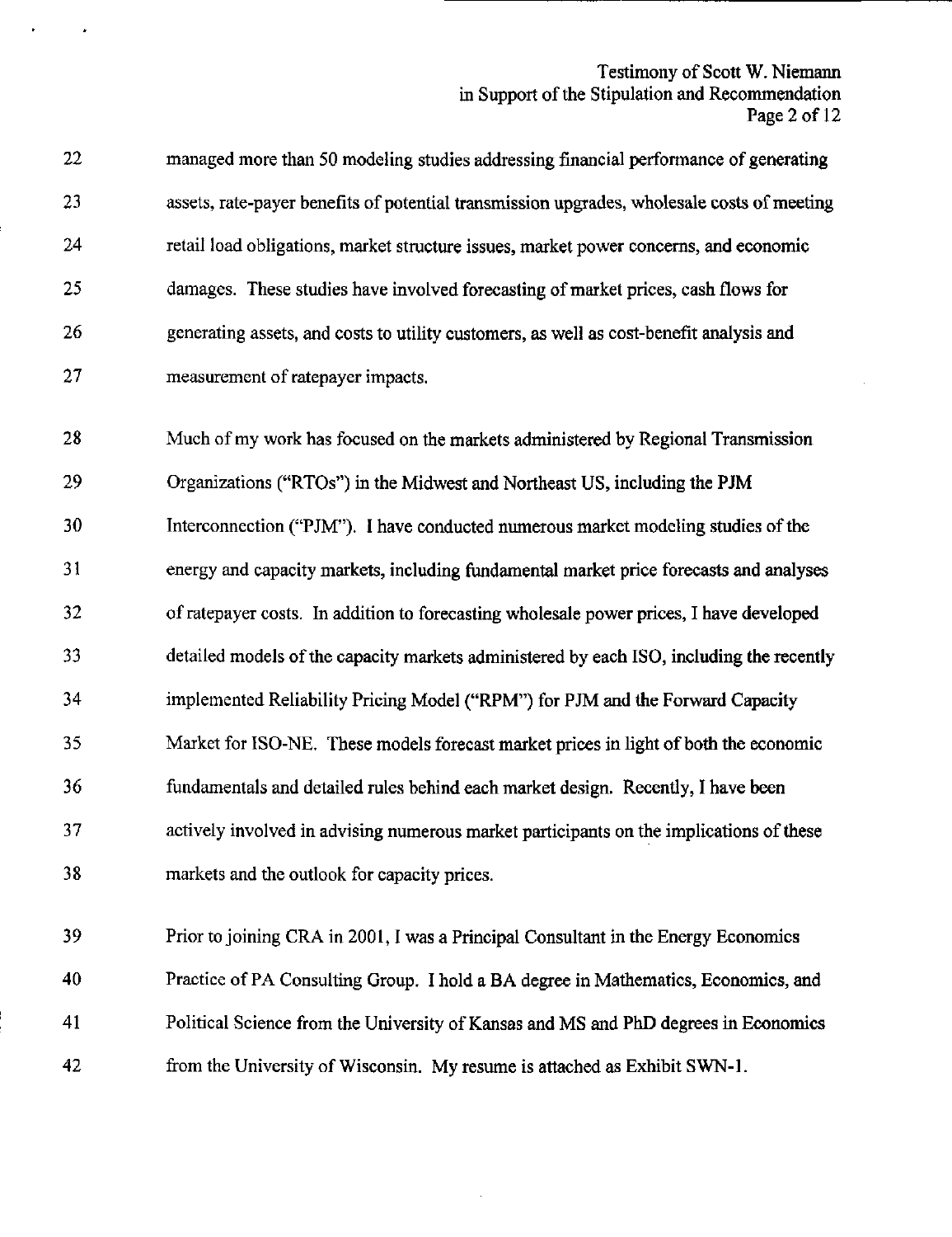# Testimony of Scott W. Niemann in Support of the Stipulation and Recommendation Page 3 of 12

# 43 Q. Have you provided prior testimony in this docket?

- 44 A. Yes. In October 2008, I provided testimony regarding forecasted capacity prices under 45 PJM's RPM capacity market. Those forecasted prices, which were prepared under my
- 46 direction and provided to Dayton by CRA and as part of a routine capacity market
- 47 update, were used in DP&L's analysis of the ESP rate structure

# 48 Q. What is the purpose of your current testimony in this matter?

49 A. I have been asked by counsel for The Dayton Power and Light Company ("DP&L") to 50 assess how rates under a proposed settlement in relation to its Energy Security Plan 51 ("ESP") compare to the rates DP&L's customers would pay if fully exposed to market 52 prices. The analysis was conducted pursuant to Sections 4928.142 and 4928.143 of the 53 Ohio Revised Code, which requires benchmarking of rates under an ESP to rates under 54 an equivalent Market Rate Offer ("MRO"). I have evaluated projected market rates for 55 full requirements, including energy, capacity, transmission service, and related products. 56 Based on information provided by DP&L, I have estimated the aggregate customer costs 57 that could be expected in a full requirements MRO and compared the resulting average 58 price to the projected ESP rates under the Settlement.

59 Q. What are your principal conclusions?

60 A. The projected ESP rates for DP&L customers under the proposed settlement are, in 61 aggregate, lower than the estimated costs for equivalent service under an MRO. For 62 commercial purposes, DP&L routinely estimates the competitive, market-based costs for 63 each component of supply for its retail customers. I have reviewed the methodology and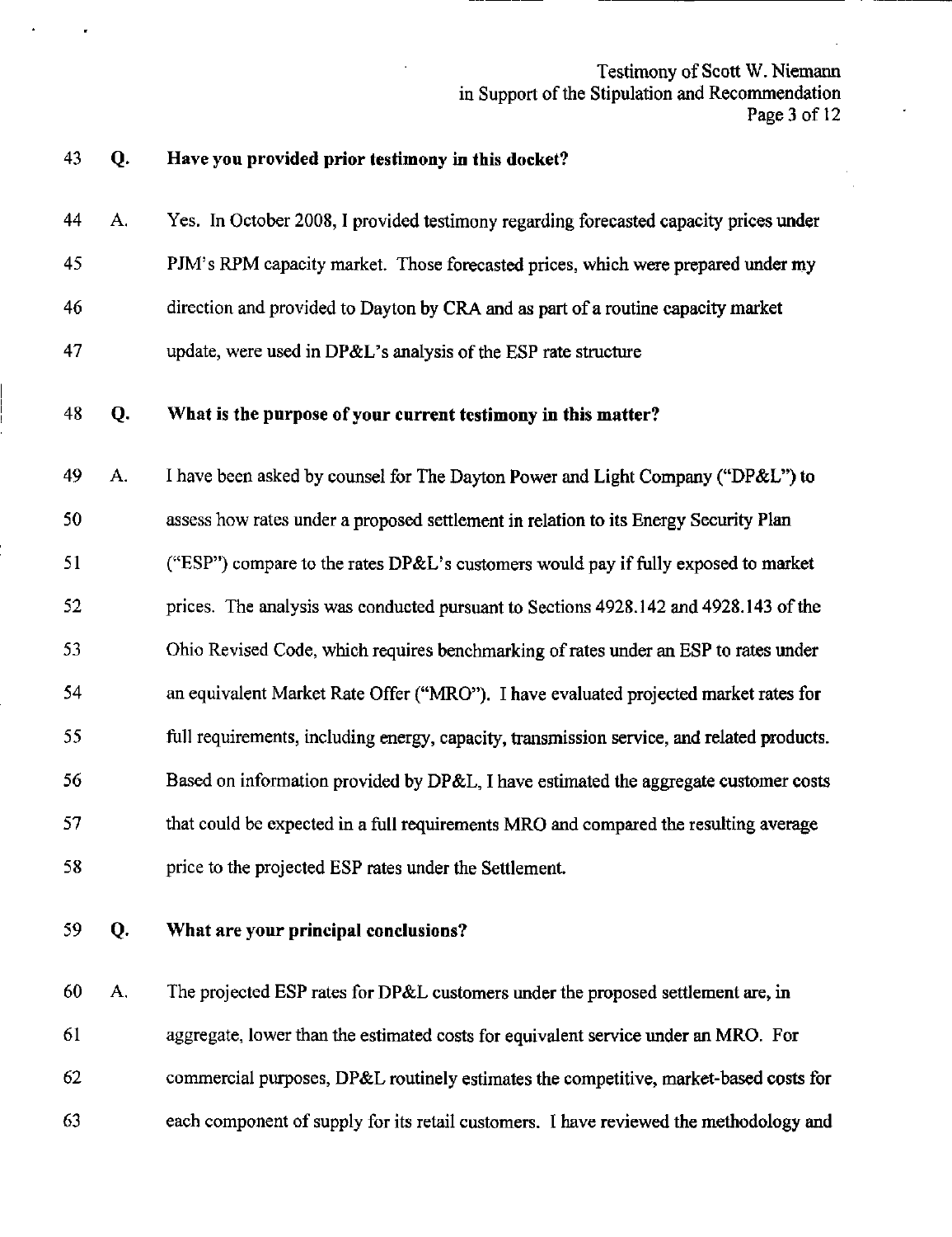# Testimony of Scott W. Niemann in Support of the Stipulation and Recommendation Page 4 of 12

| 64 | underlying data sources used to derive DP&L's estimates and concluded that the       |
|----|--------------------------------------------------------------------------------------|
| 65 | approach is conceptually sound and that it produces reasonable and conservative      |
| 66 | estimates of costs under an MRO. Moreover, reasonable adjustments to some aspects of |
| 67 | the methodology would lead to a higher estimate of costs under an MRO, making the    |
| 68 | comparison to the ESP rates even more favorable.                                     |
|    |                                                                                      |

# 69 II. METHODOLOGY FOR ESTIMATING MARKET RATES

# 70 Q, Can you provide a summary of the DP&L methodology?

71 A. Yes, The approach relies on market prices for each component of DP&L's retail service, 72 including energy, capacity, transmission service, ancillary services, and other costs of 73 competitive supply. The cost estimates for the capacity and energy components are 74 developed from forecasted market prices, which are then applied to projected aggregate 75 volumes for DP&L customers. The estimates for other cost components are developed 76 from either tariff-based rates or average historical costs.

# 77 Q. Is DP&L's methodology reasonable for estimating MRO rates?

78 A. Yes. The estimates capture the market-based cost of the services associated with the by-79 passable portion of ESP rates. Conceptually, this approach allows an apples-to-apples 80 comparison of what customers would pay under the ESP rates, and what they would pay 81 under rates determined by an MRO. Moreover, DP&L routinely uses this approach to 82 estimate the prices that competitive retail suppliers would be able to offer customers and 83 the resulting potential for customer switching. The process has therefore been used to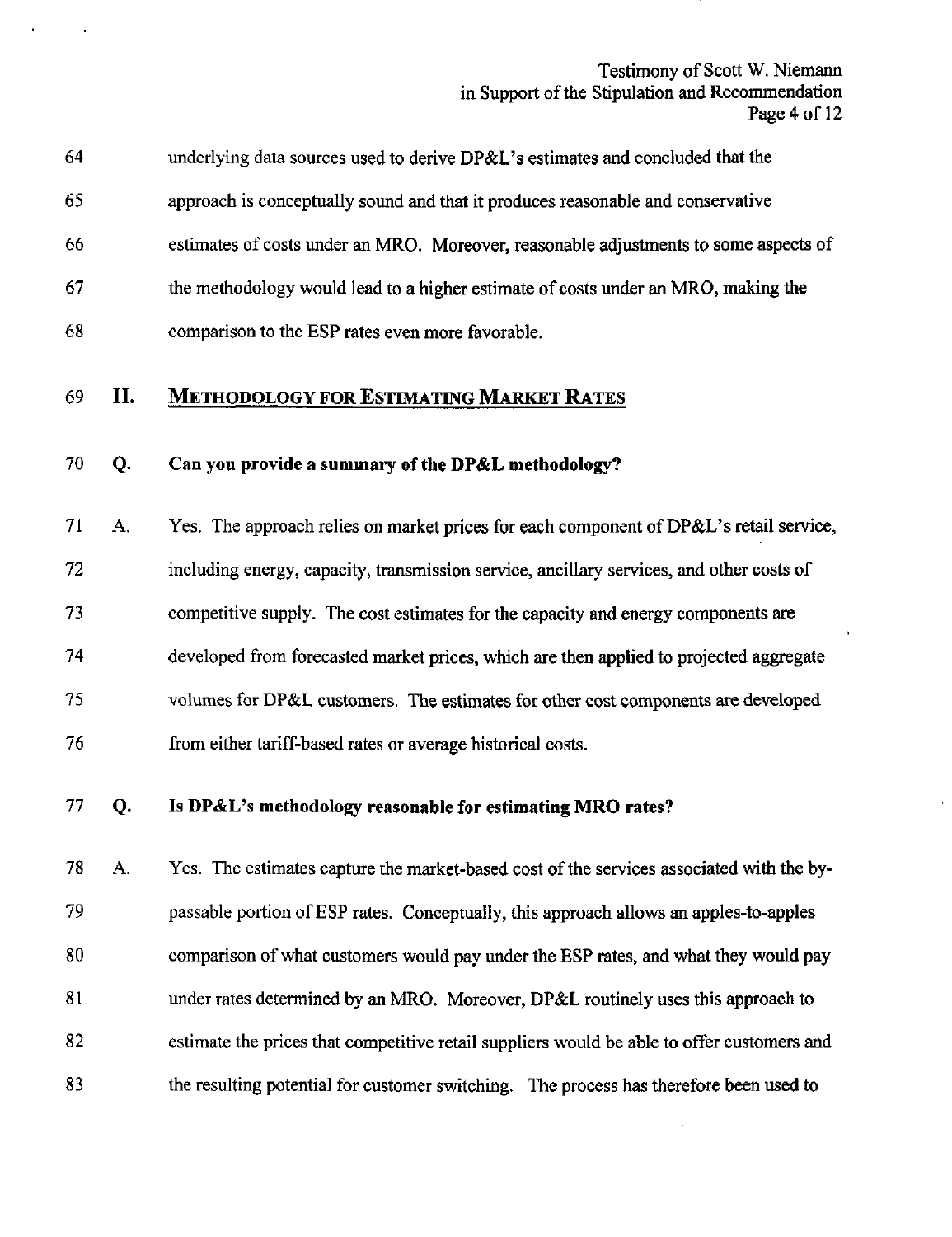# Testimony of Scott W. Niemann in Support of the Stipulation and Recommendation Page 5 of 12

| 84  |    | inform commercial decisions, demonstrating that it is intended to provide unbiased          |
|-----|----|---------------------------------------------------------------------------------------------|
| 85  |    | estimates of market-based costs when considered from DP&L's business perspective.           |
| 86  | Q. | Are the data underlying DP&L's estimates of market based costs derived from                 |
| 87  |    | reliable sources?                                                                           |
| 88  | А. | Yes. The forward looking market price data are based on publicly available forward          |
| 89  |    | market prices or independent, third-party projections. The data are current and reflect     |
| 90  |    | expected costs under today's market conditions. Where projections are based on              |
| 91  |    | historical information, they are derived from data for periods that are reasonably similar  |
| 92  |    | to the forecast period and therefore provide reasonable forward-looking estimates.          |
| 93  | Q. | Are there aspects of the DP&L methodology that are conservative in your view?               |
| 94  | A. | Yes. In particular, the approach to estimating installed capacity costs is likely to        |
| 95  |    | moderately understate the actual market-based cost that would be reflected in retail rates. |
| 96  |    | Additionally, some costs that may be incurred in competitive supply have been excluded.     |
| 97  |    | For example, the projected rates do not include any cost of meeting the Renewable           |
| 98  |    | Portfolio Standard (RPS) for Ohio, which starting this year requires a percentage of        |
| 99  |    | energy supply to come from renewable and alternative energy sources. I will discuss         |
| 100 |    | these sources of conservatism in more detail as I discuss the approach for estimating each  |

101 cost component.

 $\epsilon$ 

# 102 Q. How is the price for the energy component of the MRO estimated?

103 A. The projections are based on forward market prices for energy delivered to the AEP-

104 Dayton Hub. The prices used in this analysis are based on price quotes and transaction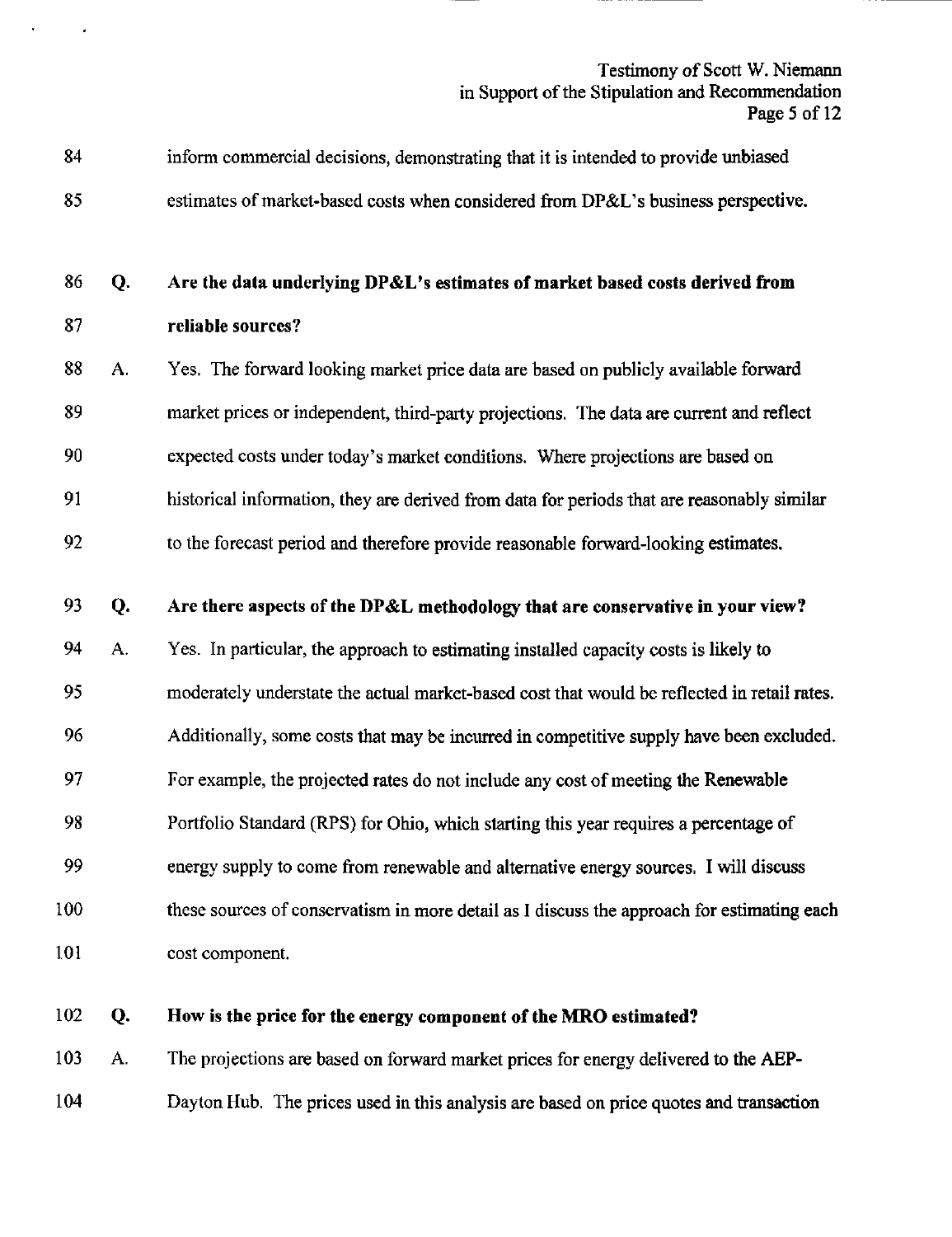# Testimony of Scott W. Niemann in Support of the Stipulation and Recommendation Page 6 of 12

| 105 | data for January 29, 2009. The forward prices for monthly strips provide a market-based     |
|-----|---------------------------------------------------------------------------------------------|
| 106 | estimate of average on- and off-peak power prices for each month of the forecast period.    |
| 107 | In order to get estimates of the cost of serving DP&L retail load, the monthly strip prices |
| 108 | are used to derive hourly locational marginal prices (LMPs) for the Dayton load zone.       |
| 109 | Translating the monthly strip for the AEP-Dayton Hub into estimates for these hourly        |
| 110 | LMPs involves two steps. First, AEP-Dayton Hub prices for each hour of each month are       |
| 111 | estimated by applying the historical relationship between the price in each hour of each    |
| 112 | month and the monthly strip price. Next, the hub price is adjusted, based on historical     |
| 113 | data, to reflect the expected locational price differential between the Dayton Load Zone    |
| 114 | (at which retail load is priced) and the hub.                                               |
| 115 | The resulting hourly prices are then multiplied by the projected hourly loads for a         |
| 116 | collection of customer profiles representing the load shapes of Dayton retail customers. A  |
| 117 | weighted average of the prices for each profile then provides the average aggregated        |
|     |                                                                                             |

118 price for Dayton customers on a \$/MWh basis.

119 Q. How is the price for the installed capacity component of the MRO estimated?

120 A. The installed capacity component of the aggregate price is derived by estimating 121 aggregate annual capacity costs for DP&L retail customers and allocating it based on 122 annual retail energy sales. Capacity in PJM's RPM capacity market is an annual product 123 based on an installed capacity requirement determined by peak demand; the cost is 124 therefore independent of energy consumption. In order to estimate the annual cost, 125 DP&L multiplies the expected price of capacity (in \$/kW-year) by the forecast peak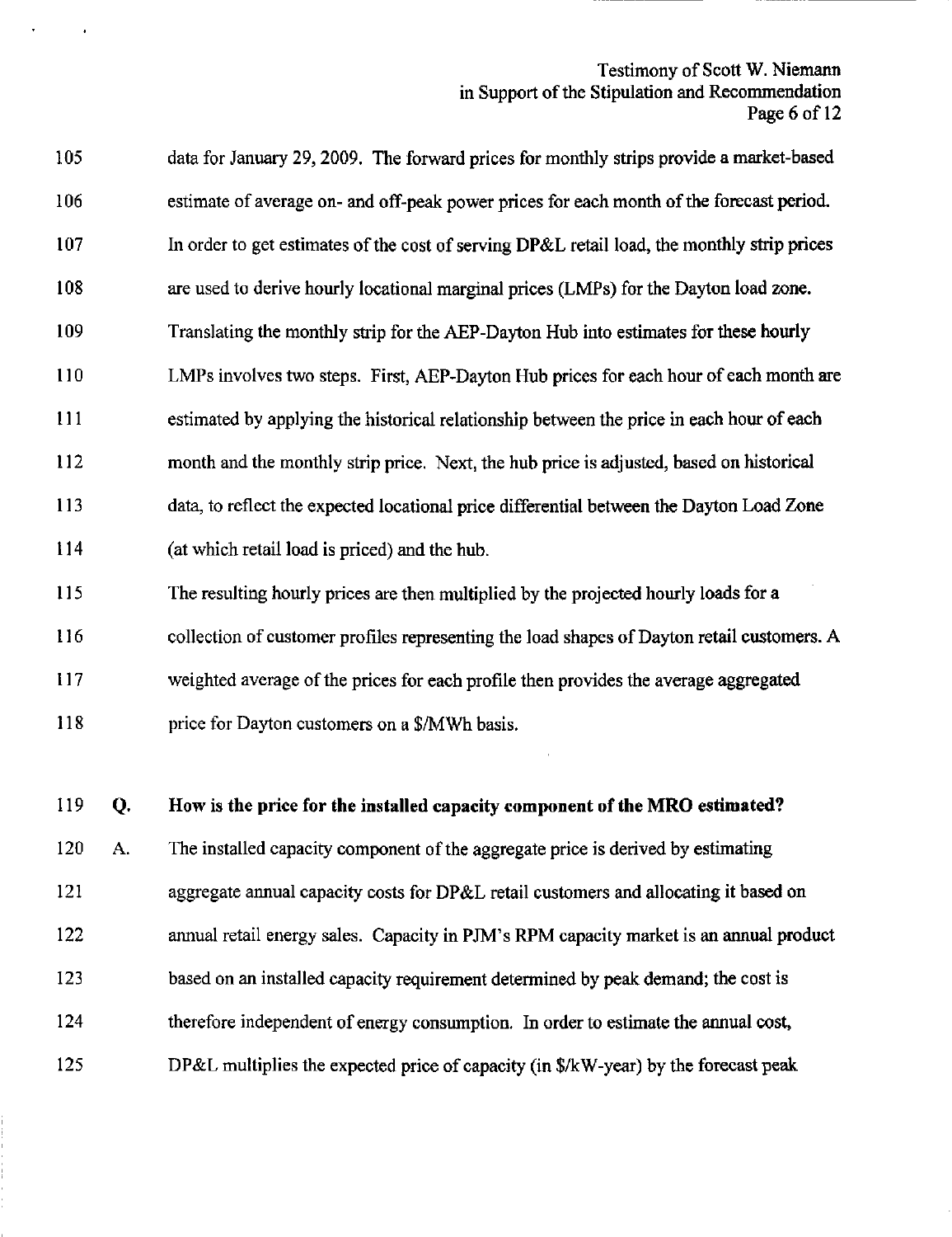# Testimony of Scott W. Niemann in Support of the Stipulation and Recommendation Page 7 of 12

126 demand of its retail customer base.' Dividing by projected annual retail energy sales 127 converts this annual cost to a price in \$/MWh, allowing it to be factored into the MRO 128 rate.

129 The capacity prices used to calculate capacity costs are based on RPM forward auction 130 outcomes and projections provided by CRA. The vast majority of capacity requirements 131 under the RPM market design are met through mandatory forward auctions held three 132 years in advance of the period for which resulting capacity obligations apply. Because of 133 the forward market design, actual market prices are known 3 years in advance, and hence 134 those prices have already been established through May 30, 2012. For the remaining 135 seven months of the forecast period for this analysis, CRA's most recent estimate of the 136 clearing price for the June 2012 through May 2013 capacity market obligation period was 137 used. I described the methodology behind that projection in my prior testimony in this 138 docket.

139 Q. Why does this methodology provide a conservative estimate of actual capacity costs? 140 A. The estimates of installed capacity costs under DP&L's methodology are conservative in 141 two ways. First, because the quantity of capacity purchased is estimated by DP&L based 142 on forecasted peak load, it is likely to be understated. The installed capacity purchase 143 obligation for a load serving entity in PJM is established based on that LSE's share of the 144 regional peak load, plus a specified reserve margin requirement. Using forecasted peak 145 load to estimate the installed capacity requirement excluding the reserve margin therefore 146 will lead to a lower cost and lower rate. The reserve margin requirements for the 2009-

<sup>&</sup>lt;sup>1</sup> Based on share of the regional coincident peak load.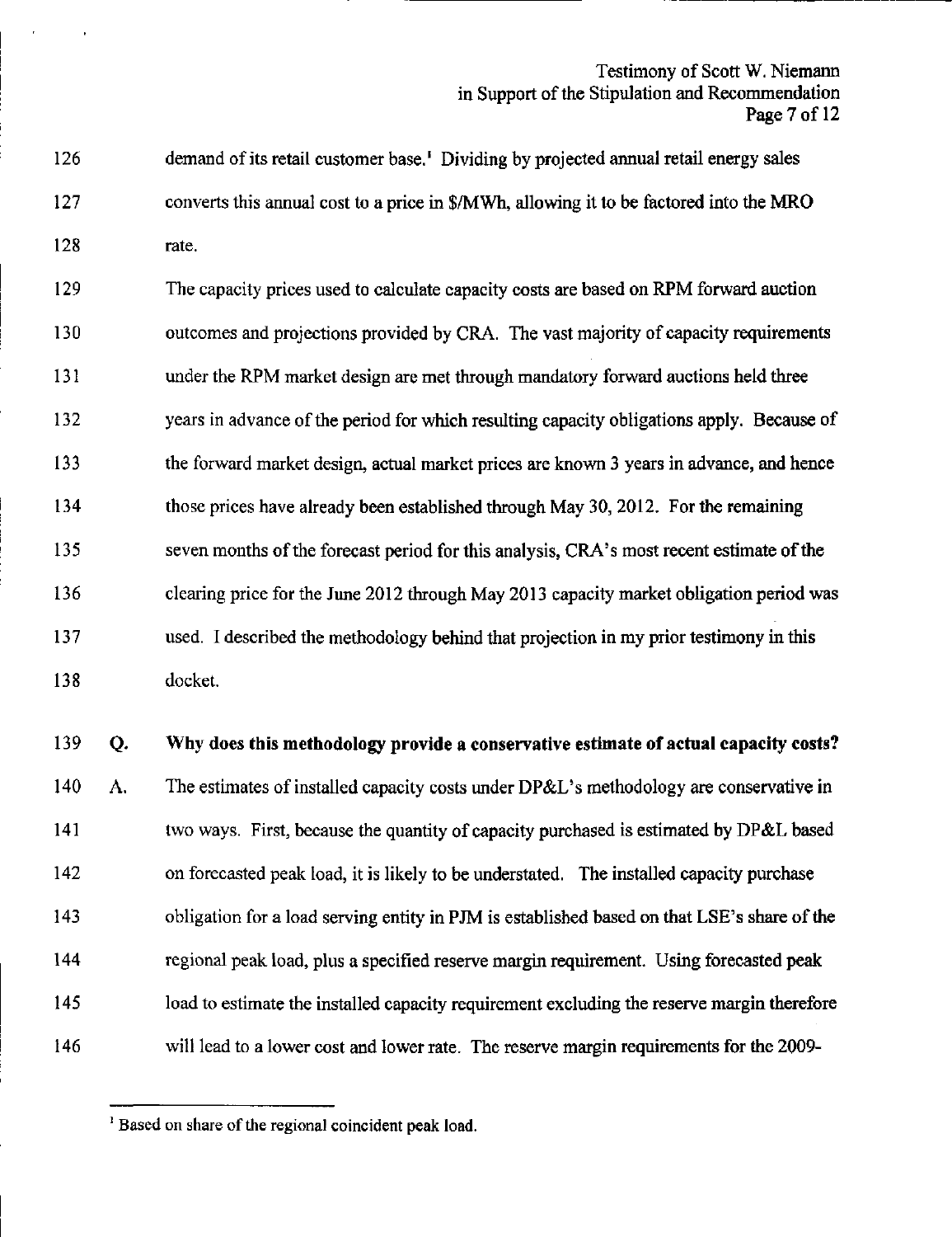# Testimony of Scott W. Niemann in Support of the Stipulation and Recommendation Page 8 of 12

| 147 |    | 2012 period ranges from 16.5 percent to 19.2 percent. <sup>2</sup> After accounting for an         |
|-----|----|----------------------------------------------------------------------------------------------------|
| 148 |    | adjustment made by PJM to reflect the average forced outage rate among capacity                    |
| 149 |    | resources, this exclusion reduces the capacity rate by approximately 8 to 10 percent. <sup>3</sup> |
| 150 |    | Second, the DP&L projections are based on current expectations for peak load.                      |
| 151 |    | However, the capacity obligations under RPM were established based on earlier PJM                  |
| 152 |    | load forecasts. With the recent economic downturn, load growth expectations have                   |
| 153 |    | declined significantly. Hence, the current DP&L peak load forecasts for 2009-2011 are              |
| 154 |    | likely below the actual share of peak load used to calculate the capacity cost for the             |
| 155 |    | Dayton load zone in the RPM auctions held to date. For example, PJM's forecast for the             |
| 156 |    | Dayton load zone 2009 peak load has decline from 3,639 MW to 3,399 MW.                             |
| 157 | Q. | What transmission service costs would apply under an MRO and how are these                         |
| 158 |    | estimated?                                                                                         |
| 159 | A. | Any supplier of retail load will be responsible for transmission service charges under the         |
| 160 |    | PJM Open Access Transmission Tariff (OATT). These charges are therefore reflected in               |
| 161 |    | the by-passable portion of the ESP rate and would be reflected in any MRO price. These             |
| 162 |    | charges are estimated based on the rates established in the PJM OATT and are allocated             |
| 163 |    | to retail customers on a \$/MWh basis based on forecasted annual retail sales.                     |

 $2$  See Table 1 of the PJM Base Residual Auction Report for 2011/12, available at hrtp:/[/www.pjm.com/markets-and-operations/rpm/--/media/markets-ops/rpm/rpm-auction](http://www.pjm.com/markets-and-operations/rpm/--/media/markets-ops/rpm/rpm-auction)info/20080515-2011-2012-bra-report.ashx

 $3$  The product bought and sold in the RPM market is unforced capacity (UCAP), which is the full summer installed capacity of a resource multiplied by 1 minus its forced outage rate. LSE's obligations are translated to UCAP by the same process. For example, with a 6 percent average forced outage rate and a 15 percent reserve margin, an LSE's capacity requirement would be (peak load)\*1.15\*0.94 =  $1.081*(peak load)$ .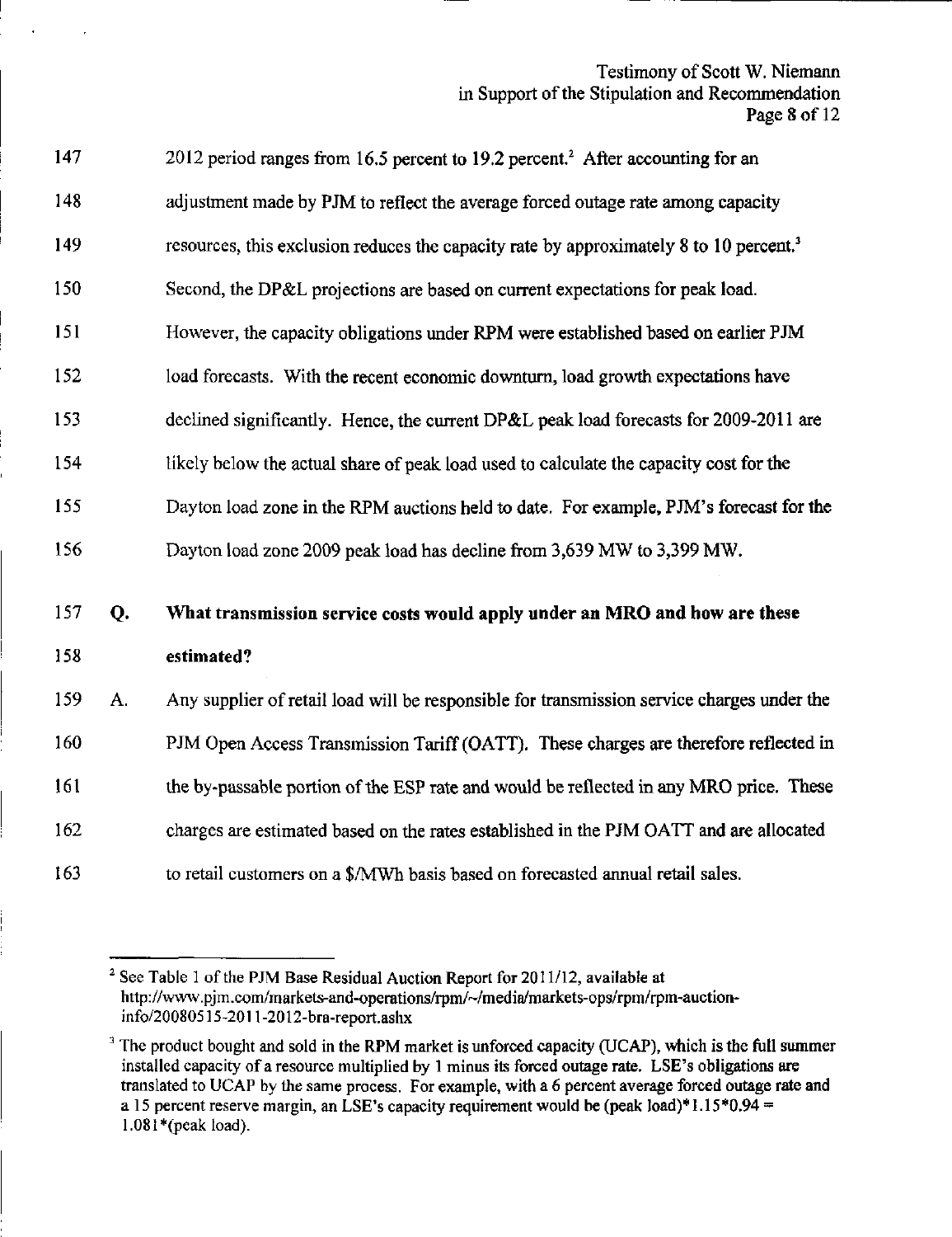Testimony of Scott W. Niemann in Support of the Stipulation and Recommendation Page 9 of 12 Page 9 of 12

#### 164 Q. How are ancillary services costs estimated and included in the MRO rate?  $\mathcal{L}_{\text{max}}$  services costs estimated and included in the MRO rate.

165 Ancillary services costs are estimated based on historical costs for the Dayton Load Zone. A.

Ancillary services costs are estimated based on historical costs for the Dayton Load Zone.

- 166 The total annual costs are allocated to retail customers on a \$/MWh basis based on
- 167 forecasted annual retail sales. Historical ancillary services costs are generally
- 168 representative of expected future costs. However, with the addition of more intermittent representative of expected future costs. However, with the addition of more intermittent

forecasted annual retail sales. Historical ancillary services costs are generally

- 169 resources such as wind generation, ancillary services requirements and costs are likely to resources such as wind generation, ancillary services requirements and costs are likely to
- increase. Hence, the historical values are likely to be a conservative estimate. 170

#### Are there any other costs accounted for in the estimated MRO price? 171 Q.

- Yes. The MRO price estimate also includes a projected margin for a competitive 172 A.
- provider. This margin represents the premium over expected spot market prices that such 173
- a supplier could be expected to build into an MRO. The premium would cover the 174
- additional return needed to compensate for quantity and price risk faced by an 175
- unregulated, competitive supplier, as well as administrative and transaction costs 176
- associated with entering into an MRO arrangement. This margin was estimated based on 177
- the unregulated margin reported by Constellation New Energy in its 2007 Form 10-K.<sup>4</sup> 178

# 179 Q. Are there any additional costs that could factor into an MRO price that are not 180 reflected in this analysis?

181 A. Yes. For example, as mentioned above, retail suppliers may also face cost of complying 182 with the Ohio RPS. Additionally, under the ESP rate, retail customers receive benefits of 183 price stability and rate certainty that would not be provided by market-based pricing. An

<sup>&</sup>lt;sup>4</sup> The Constellation 10-K is available at http://investing.businessweek.com/research/stocks/financials/secfilings.asp?symbol=CEG. See page 43.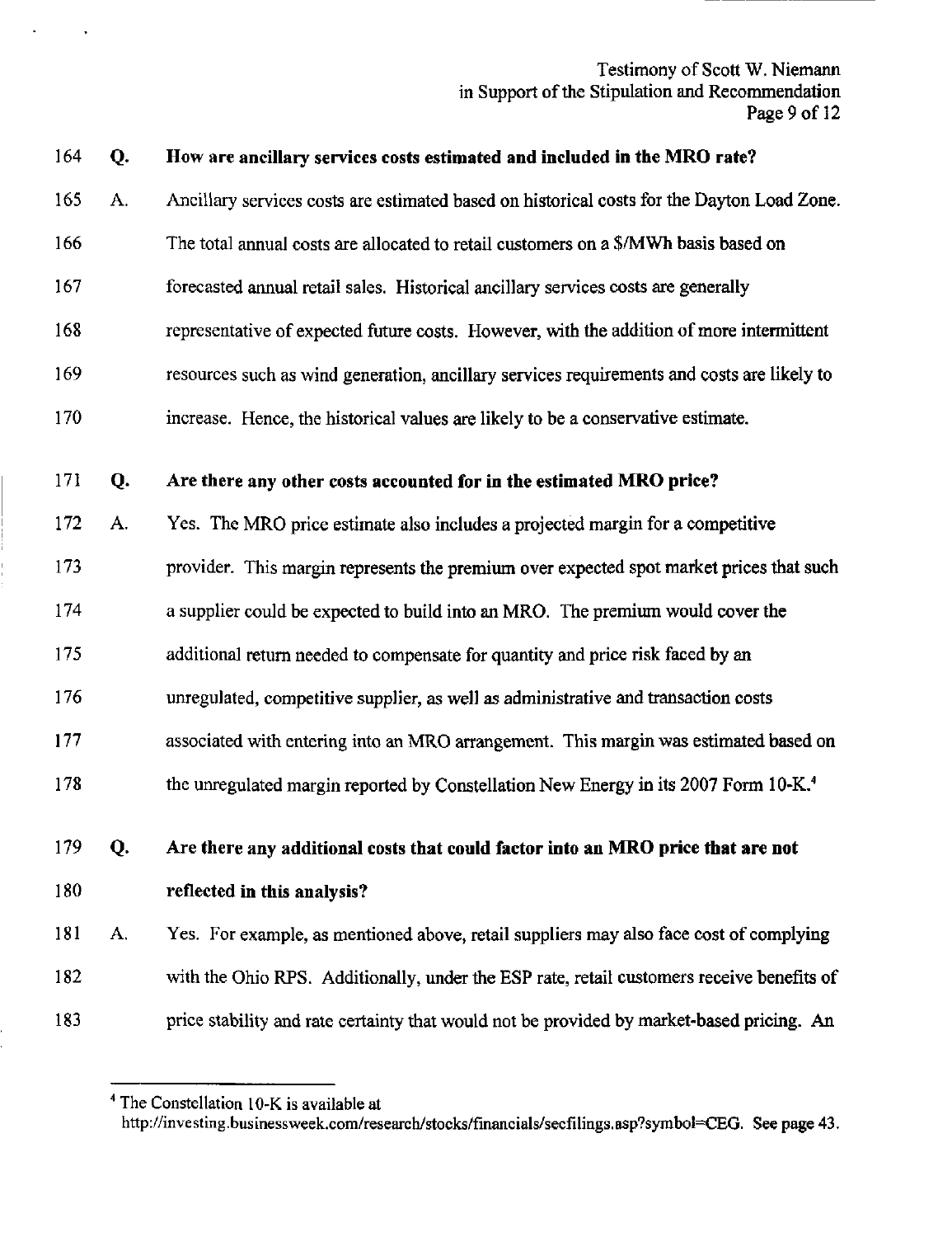Testimony of Scott W. Niemann in Support of the Stipulation and Recommendation Page 10 of 12

| 184 |    | MRO that included this same level of certainty would require an additional premium not       |
|-----|----|----------------------------------------------------------------------------------------------|
| 185 |    | reflected in the MRO price estimated for this analysis. Exclusion of these factors adds to   |
| 186 |    | the conservatism of this MRO analysis.                                                       |
| 187 | Q. | How did you obtain the ESP rates used for comparison to your MRO estimates?                  |
| 188 | A. | The projected rates under the ESP were provided to me by DP&L. It is my                      |
| 189 |    | understanding that these projected rates fully reflect the terms of the proposed settlement. |
| 190 | Ш. | <b>RESULTS</b>                                                                               |
| 191 | Q. | Can you summarize how your estimate of the MRO rate compares with projected                  |
| 192 |    | <b>ESP</b> rates?                                                                            |
| 193 | A. | Yes. Table 1 shows a comparison of the aggregate average retail rates under the ESP to       |
| 194 |    | the equivalent estimated MRO price. On average over the four-year period 2009-2012,          |
| 195 |    | the MRO prices are well below the ESP rates. Additional detail for the MRO rates is          |
| 196 |    | provided in Exhibit SWN-2. The exhibit shows each component of the MRO price for             |
| 197 |    | each year. The first line of the detailed tables in the exhibit shows the aggregate average  |
| 198 |    | across DP&L customers for each component: Energy (weighted LMP) costs, capacity              |
| 199 |    | costs, transmission charges under the PJM OATT, and other costs (ancillary services +        |
| 200 |    | competitive supply margin). The more detailed tables below the aggregate values show         |
| 201 |    | the estimated costs for each DP&L customer profile. Differences among the costs for          |
| 202 |    | each profile reflect different hourly load shapes and contributions to peak demand. For      |
| 203 |    | example, the "RS" profiles are all representative of residential customers and the energy    |
| 204 |    | prices reflect higher consumption during peak hours when prices are higher. By contrast,     |

 $\ddot{\phantom{0}}$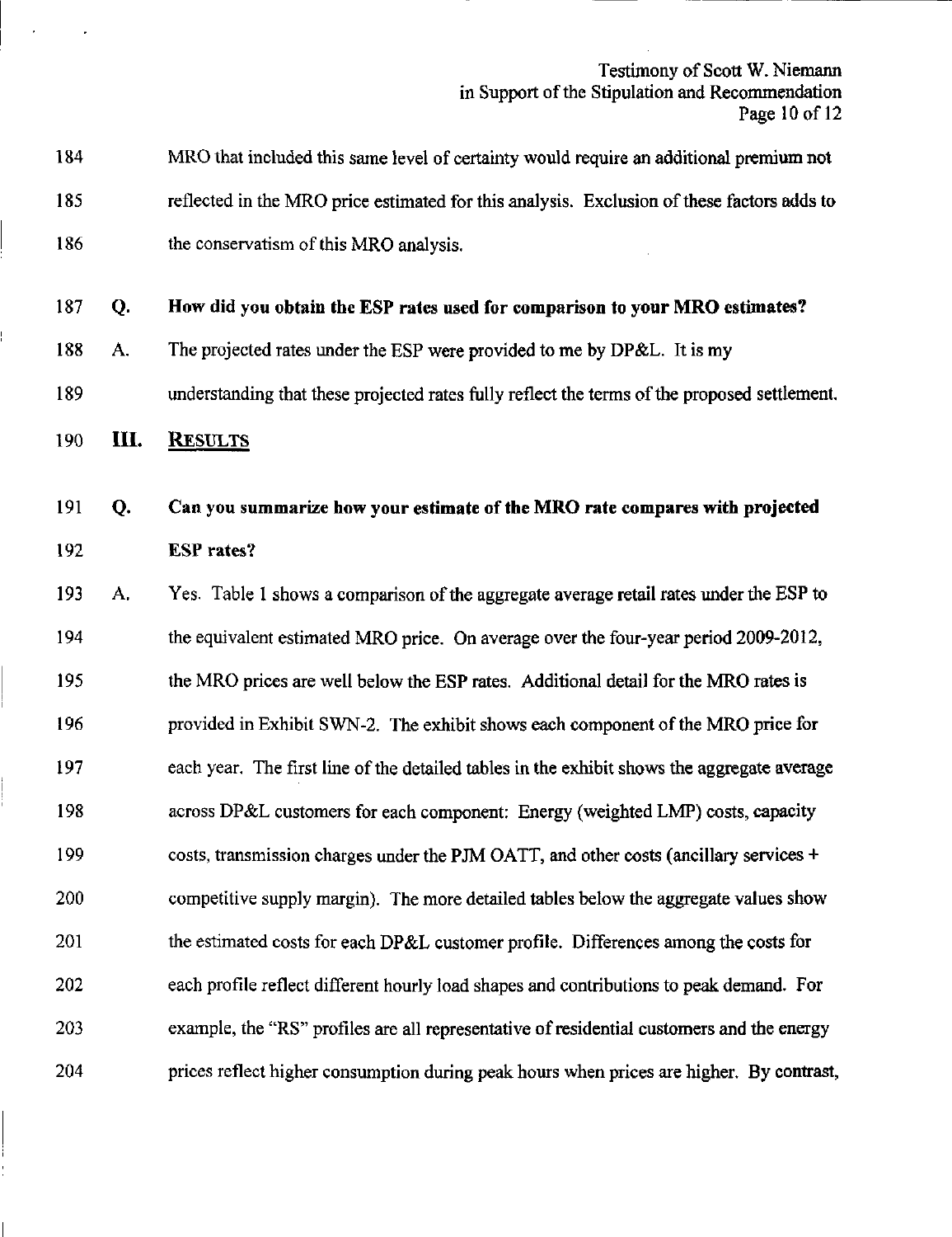Testimony of Scott W. Niemann in Support of the Stipulation and Recommendation Page 11 of 12

205 the SLOl price is for street lighting, and is lower because the energy is consumed

- 206 overnight, when off-peak prices are lower.
- 207

208

# Table 1: Comparison of ESP and MRO Rates

|                                   |         | 2009 2010 2011 2012             |  |
|-----------------------------------|---------|---------------------------------|--|
| By-Passable Retail Rate Under ESP |         | \$58.88 \$67.34 \$68.28 \$68.94 |  |
| <b>Cost at Market Rates</b>       | \$57.51 | \$67.59 \$73.87 \$77.13         |  |

#### 209 You discussed several ways in which the estimate of MRO rates may be О. 210 conservative. Can you provide an example of the impact of the conservative 211 assumptions? Yes. As discussed, the calculation of capacity costs used to estimate market rates by 212 A. 213 DP&L is likely to understate the true costs under PJM's RPM market. Table 2 shows the 214 capacity cost component underlying the numbers shown in Table I, along with an

215 adjusted set of capacity cost estimates that account for the full quantity of capacity that

216 retail suppliers would be required to procure through RPM. As the table shows, adjusting

217 the capacity market costs component to more accurately reflect the capacity purchase

218 obligations of LSEs would add between \$1.09 and \$2.13 to the MRO price. With this

219 adjustment, the MRO costs would exceed the ESP rates not only on average over time,

- 220 but for each year 2009-2012.
- 221

# Table 2: Capacity Portion of MRO Prices (\$/MWh)

|                             | 2009   |        | 2010 2011         | -2012   |
|-----------------------------|--------|--------|-------------------|---------|
| DP&L Methodology            | \$7.90 |        | \$10.74 \$10.18   | \$9.76  |
| <b>Adjusted Methodology</b> | \$9.36 |        | $$12.87$ $$11.71$ | \$10.85 |
| <b>Difference</b>           | \$1.46 | \$2.13 | \$1.53            | \$1.09  |

222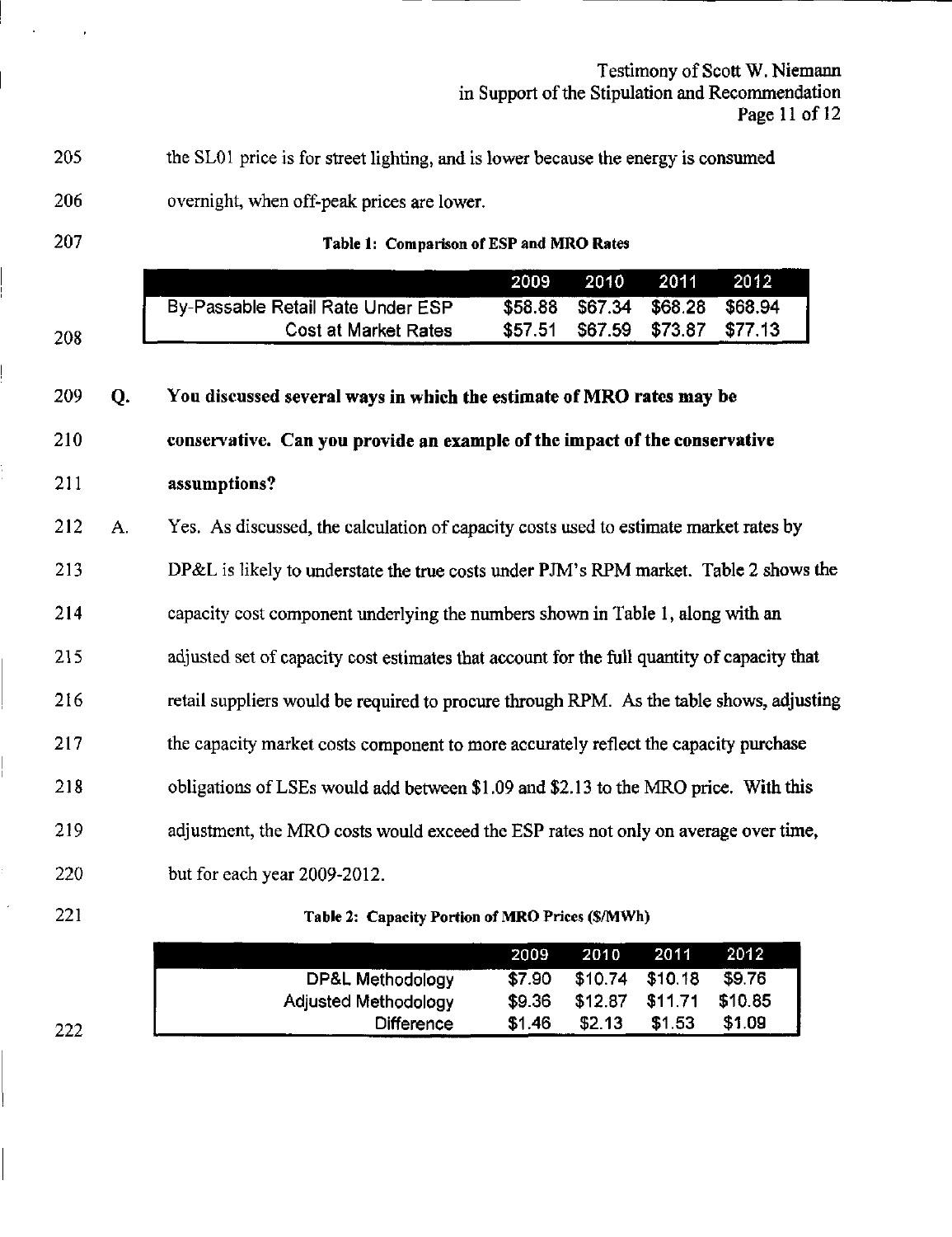Testimony of Scott W. Niemann in Support of the Stipulation and Recommendation Page 12 of 12

 $\cdot$ 

 $\hat{\mathbf{v}}$ 

223 IV. CONCLUSIONS

| 224 | Q. | Based on the analysis above, what is your conclusion regarding the comparison of       |
|-----|----|----------------------------------------------------------------------------------------|
| 225 |    | the ESP to MRO rates?                                                                  |
| 226 | А. | The rates included in Dayton Power and Light's (DP&L's) settlement are better in the   |
| 227 |    | aggregate than the equivalent market rates for the period 2009-2012. This conclusion   |
| 228 |    | was reached based on a detailed review of DP&L's approach to determining market rates, |
| 229 |    | and the resulting MRO price estimates. In my opinion, this approach is reasonable and  |
| 230 |    | conservative.                                                                          |
| 231 | Q. | Does this conclude your testimony?                                                     |
| 232 | А. | Yes.                                                                                   |

233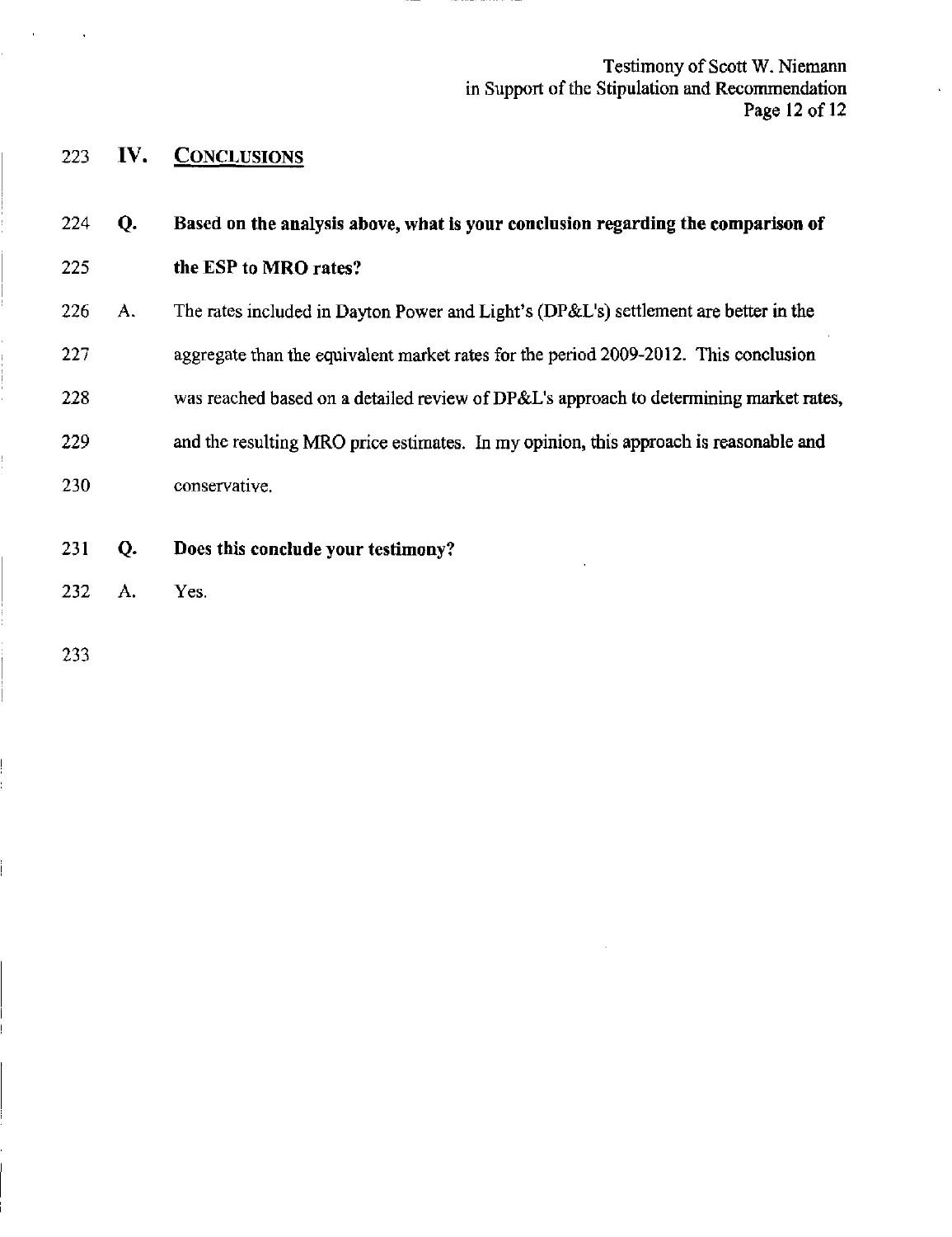# Exhibit SWN-l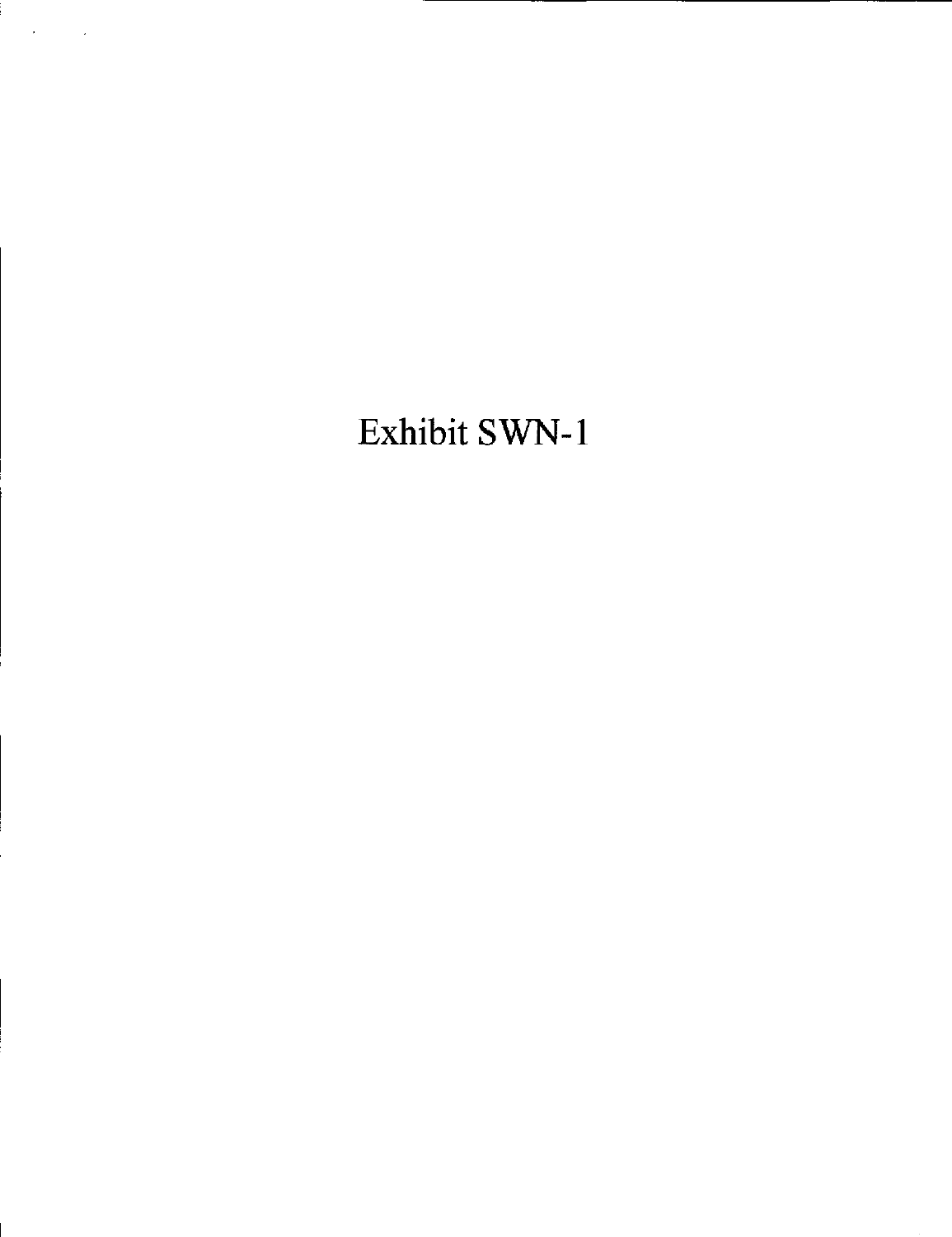

# SCOTT W. NIEMANN Principal

Ph.D. Economics, University of Wisconsin

M.S. Economics, University of Wisconsin

B.A. Mathematics, Political Science, Economics, University of Kansas

Scott Niemann is an economist with extensive experience in the design, policy, and analysis of energy markets. As a member of CRA's Energy and Environment Practice, he has advised clients on a broad range of commercial and policy related issues in energy markets and network industries. Much of his recent work has focused on wholesale power markets, addressing market design, LMP pricing, financial transmission rights, resource adequacy markets, seams issues, and market power. Dr. Niemann has conducted numerous market studies addressing financial performance of electric generating assets, benefits of potential electric generation, transmission, and gas infrastructure upgrades, valuation of financial transmission rights, market power concerns, and economic damages. He has been retained as a market expert by a broad range of clients, including utilities, merchant power providers, investors, and trading organizations.

Prior to joining CRA, Dr. Niemann was a Principal Consultant at PA Consulting (and predecessor companies, PHB Hagler Baitly, and Putnam, Hayes, and Bartlett), where he conducted economic analyses in the environmental, energy, and commercial litigation practice areas.

# PROJECT EXPERIENCE

# WHOLESALE ELECTRICITY MARKET ANALYSIS AND MODELING

• On behalf of companies involved in power marketing, electricity generation, and energy transmission and delivery, performed more than 70 analyses of energy prices, power plant performance, and generation asset values in North American wholesale energy markets. This work has involved contributing to the development of a suite of detailed models, including a GE MAPS model of the North American wholesale energy market, and managing numerous simulations of the Eastern and Western U.S. and Canadian electricity markets using this suite of models.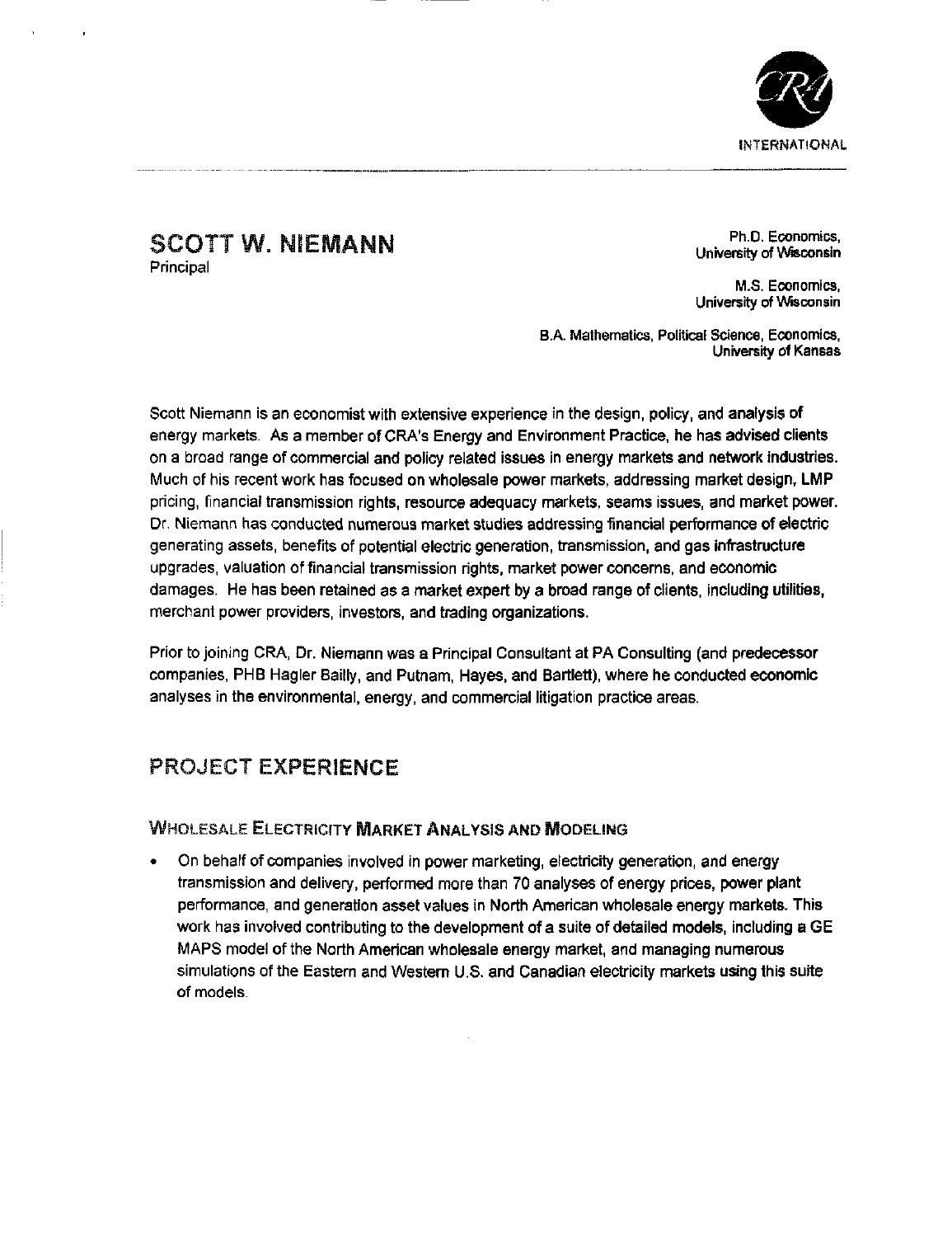- Served as Independent Market Advisor in several electric power asset transactions. These engagements have involved due diligence support, preparation of Independent Market Advisor's report for the sale and/or financing process, presentations and teleconferences with investors, lenders, and debt rating agencies. Assets have included several Combined-Cycfe facilities in the Northeast U.S. Regional Transmission Organizations, peaking facilities in various U.S. Markets, gas- and oil-fired steam electric plants, wind generation, and base load assets.
- Led the development of CRA's GE-MAPS modeling capabilities, including compilation and auditing of generation, load, fuel price, and transmission data, and incorporation of these data into an MS-ACCESS database and Interface with the GE-MAPS model. Managed the model calibration refinement of model inputs, outputs, and post-processing to provide realistic commercial results.
- Provided on-going market forecasting and valuation of a merchant combined-cycle power plant in the Northeast U.S. and associated power purchase agreements. Analysis Is used in the operational and strategic decision marking of senior management. Presented results to board of directors and public agencies.
- Assisted a merchant power provider with a successful bid as part of a public procurement process for long-term power supply. Support included market modeling and price forecasting, estimation of consumer benefits from construction of a new generating facility, presentations to and preparation of materials for counterparty regarding the market impacts of the contract, and strategic analysis for the pricing and structuring of the bid.
- On behalf of US Power Generating, LLC, conducted an analysis of the New York City capacity and energy markets to support the evaluation and successful acquisition of the Astoria generating portfolio. Prepared Independent market assessment and forecast of financial performance to support the financing process.
- On behalf of a generation owner, estimated the Impacts on power prices and the value of the  $\bullet$ company's portfolio of generation additions and repowering projects under consideration for the company's existing sites in the Northeast U.S.
- On behalf of a generation owner engaged In merger negotiations, prepared an assessment of the company's existing portfolio of assets and the markets where the assets are located. Assessment was used to guide the company's internal strategic discussions and provided to the counterparty as part of the negotiations.
- On behalf of a large U.S. utility, assessed the impacts on the value and operation of its assets of integrating its service area into a competitive, LMP-based market. The analysis examined a broad range of issues including the effects of constraints outside the utilities service area on LMPs within the area, mitigation of seams issues, impacts of the precise definition and implementation of constraints within market software on the congestion patterns affecting nodal prices in the utilities territory, and the ability to hedge congestion risks through an FTR portfolio.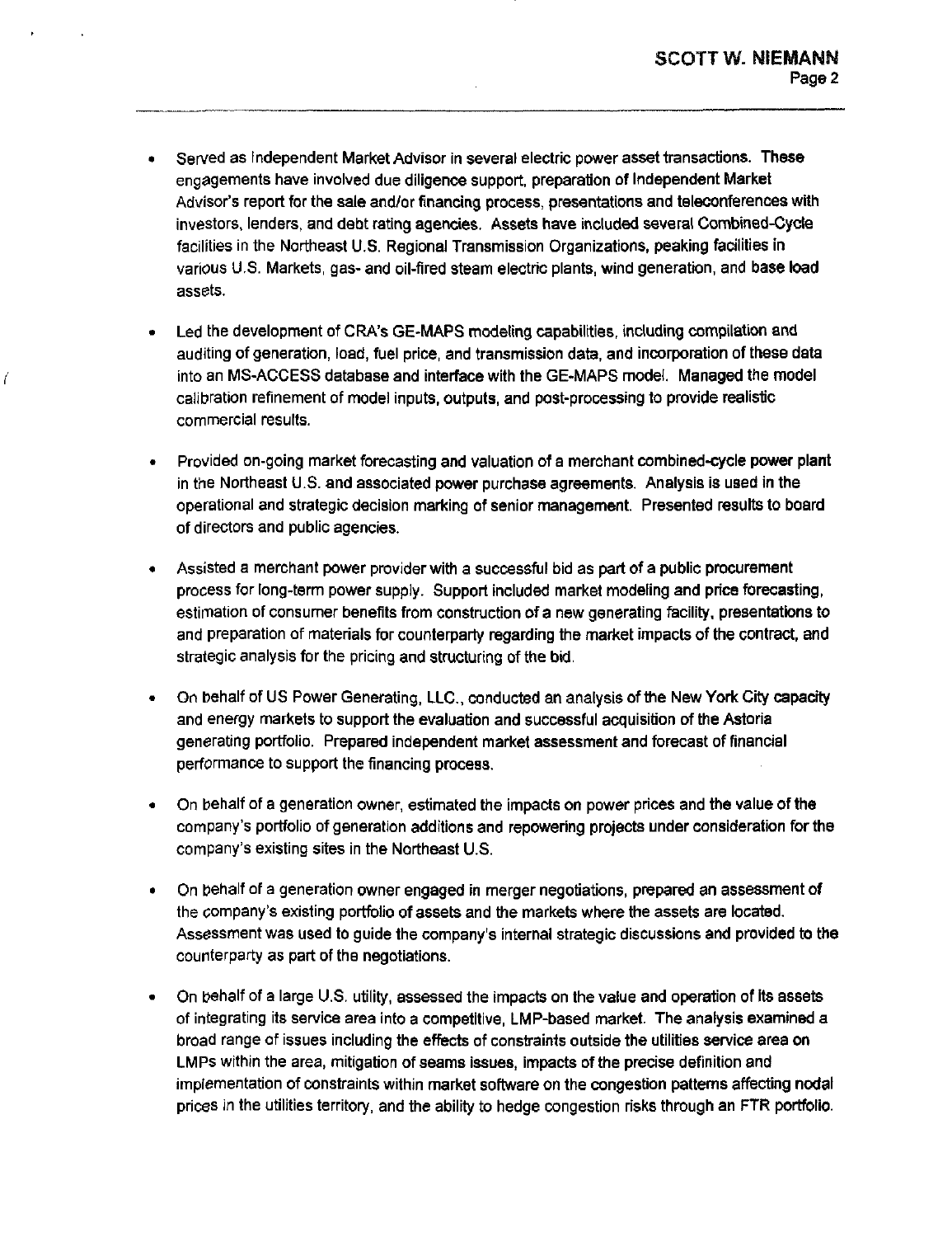- On behalf of the Vice President of Energy Management at Con Edison, conducted several studies related to the NYISO market, including:
	- Analysis of the Impact of changes in a wheeling arrangement between Con Edison and PSE&G using a GE-MAPS model of the Northeast U.S. The analysis included comparison of location prices, transmission congestion, and generation patterns within the PJM and NYISO systems under a range of PJM-NYISO transfer scenarios. Evaluated various strategies for implementation of the wheeling arrangement in light of market rules, commitment and dispatch methodologies, and transmission constraints within PJM and the NYISO.
	- Evaluation of the impacts on locationai prices, generation costs, and costs to retail consumers within both PJM and the NYISO of moving Rockland Electric load from the NYSIO to PJM.
	- Evaluation of benefits of potential transmission upgrades both within New York City and other parts of the NYISO system.
	- Analysis of the impacts on locational prices and costs to retail customers of generation and transmission outages within New York, generating capacity additions in various locations, and proposed retirement of existing units.
- On behalf of participants in auctions for financial transmission rights (FTRs) and Transmission Congestion Contract (TCCs), analyzed bidding strategies, historical and forecasted congestion patterns, impacts of changes in market rules on FTR values, and historical FTR and TCC auction outcomes.

# RESOURCE ADEQUACY POLICY AND CAPACITY MARKETS

- On behalf of numerous market participants, conducted independent market assessments of northeast ISO resource adequacy markets. Led the development of CRA's price forecasting models for ISO-NE Fonward Capacity Market, NYISO UCAP market, and PJM RPM Market Served as capacity market expert in numerous assignments to support capacity acquisitions, financing, transfer pricing, and strategic decision making.
- Provided expert testimony (both written and live oral) on behalf of NRG as part of the Connecticut Department of Public Utility Control (DPUC) proceeding regarding procurement of energy and capacity awarded under the Connecticut Energy Independence Act. Testimony focused on the benefit evaluation approach Implemented in the selection of winning projects.
- On behalf of the Dayton Power and Light Company, provided expert testimony supporting CRA's forecast of PJM capacity prices under its RPM forward capacity market.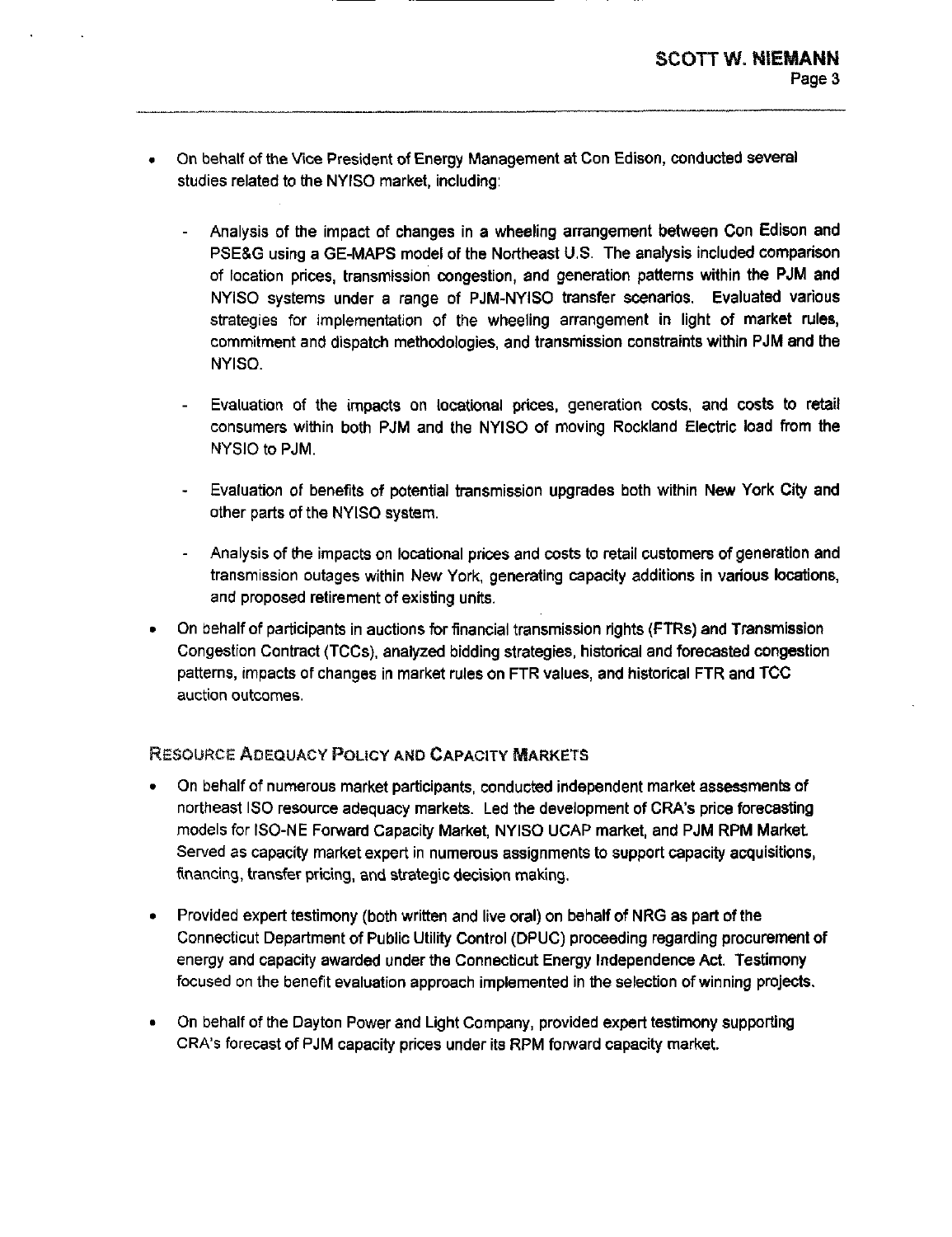# MARKET DESIGN

- Advised market participants during the Federal Energy Regulatory Commission (FERC) proceedings related to the design and implementation of the ISO-New England Forward Capacity Market (FCM), PJM Reliability Pricing Model (RPM), and New York ISO Installed Capacity (ICAP) Market.
- Provided expert testimony on behalf of Pepco Energy Services to support a complaint before FERC regarding RPM market rules for performance incentives and penalties.
- Served as Project Manager for a CRA team engaged by ESB National Grid, the Irish system operator, to assist In the design of a competitive wholesale market for Ireland and develop the rules for the market. As Project Manager, coordinated team staffing and deliverables schedule, working on-site in Dublin. Led or participated in meetings with CRA team and client staff to develop straw man proposals for market design aspects. Drafted and presented discussion papers outlining aspects of the proposed design.

# NATURAL GAS

- Led analytical efforts to estimate the gas demands related to steam and electric generation for a New York utility, examining a range of scenarios based on the relative prices of natural gas and other fuels, electricity demand, and the future mix of generating technology and fuel options.
- On behalf of the New York Research and Development Authority, managed a team to develop an integrated natural gas and electric modeling system to evaluate the adequacy of the gas delivery system for meeting the future demands of electric generators. Led electricity modeling efforts related to the estimation of fuel demands among electric generators in New York and neighboring regions, accounting for transmission constraints, gas delivery constraints, and fuel switching by generations.
- On behalf of a large power generating and trading organization, acted as Independent market expert supporting antitrust approval of a natural gas asset acquisition. Led an evaluation of potential market power concerns stemming from the acquisition of natural gas transportation and storage assets and presented analysis to the Department of Justice in support of the company's successful application for agency approval under the Hart Scott Rodino Act.

# **COST-BENEFIT ANALYSIS**

- On behalf of Dominion Virginia Power, led analytical efforts related to wholesale power markets in an assessment of the costs and benefits of integration of Dominion into the PJM market.
- On behalf of a U.S. utility, conducted an assessment of the power market related costs and benefits of adding a base load coal plant with the utility's service area.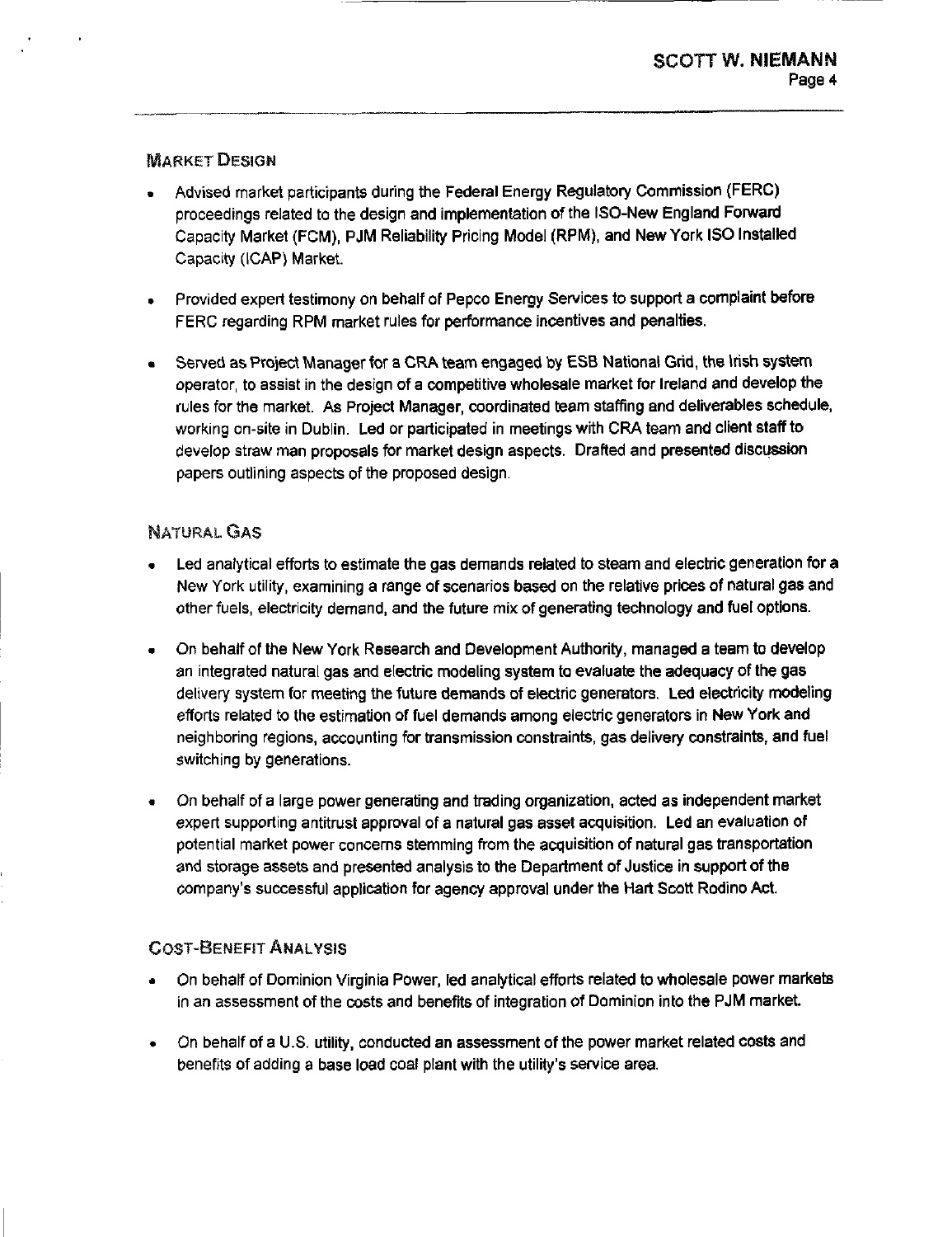- On behalf of various U.S. clients, contributed to studies of the costs and benefits of forming Regional Transmission Organizations and implementing economic congestion management and LMP in place of physical congestion management. Specifically, the studies address the elimination or alleviation of seams issues between markets, FTR allocations, formation of regional load prices in markets with nodal prices for generators, and Impacts of market changes on retail electric rates.
- Evaluated benefits of potential transmission upgrades in the northeastern U.S. and Canada.  $\bullet$ The analysis used a GE MAPS model of the Eastern interconnection to measure the change in energy prices, and consumer and producer surplus in the Great Lakes Region.
- Evaluated the costs and benefits of adding new transmission lines at various locations within the Northeast U.S.
- Evaluated the economic and environmental Impact on a North American regional energy market of retiring coal-fired generation. The analysis Involved estimation of the resulting changes In energy prices, power plant emissions, costs to consumers, and financial performance of generation assets.

# MARKET POWER

- Led analytical efforts supporting CRA expert testimony before the Federal Energy Regulatory Commission regarding the manipulation of electric power prices in the Pacific Northwest during the California Energy Crisis. Analysis addressed the reasonableness of a wholesale power contract in light of spot and forward market prices and the ability of power markets and traders to influence those prices.
- Studied generator bidding behavior in northeastern electricity markets and the impacts of market power mitigation measures.
- On behalf of clients in the wholesale electric power and natural gas industries involved in mergers or assets sales, assessed market power concerns under the FERC's Appendix A Merger Guidelines for transactions in several U.S. regions. Including NYISO, ISO-NE, PJM, SERC, ECAR, SPP, ERCOT, and WECC.

# OTHER ENERGY LITIGATION

- Conducted analyses supporting CRA expert testimony In commercial litigation and FERC proceedings, including;
	- Wholesale power contract disputes.
	- Disputes over transmission rights.
	- Market design and market power mitigation issues.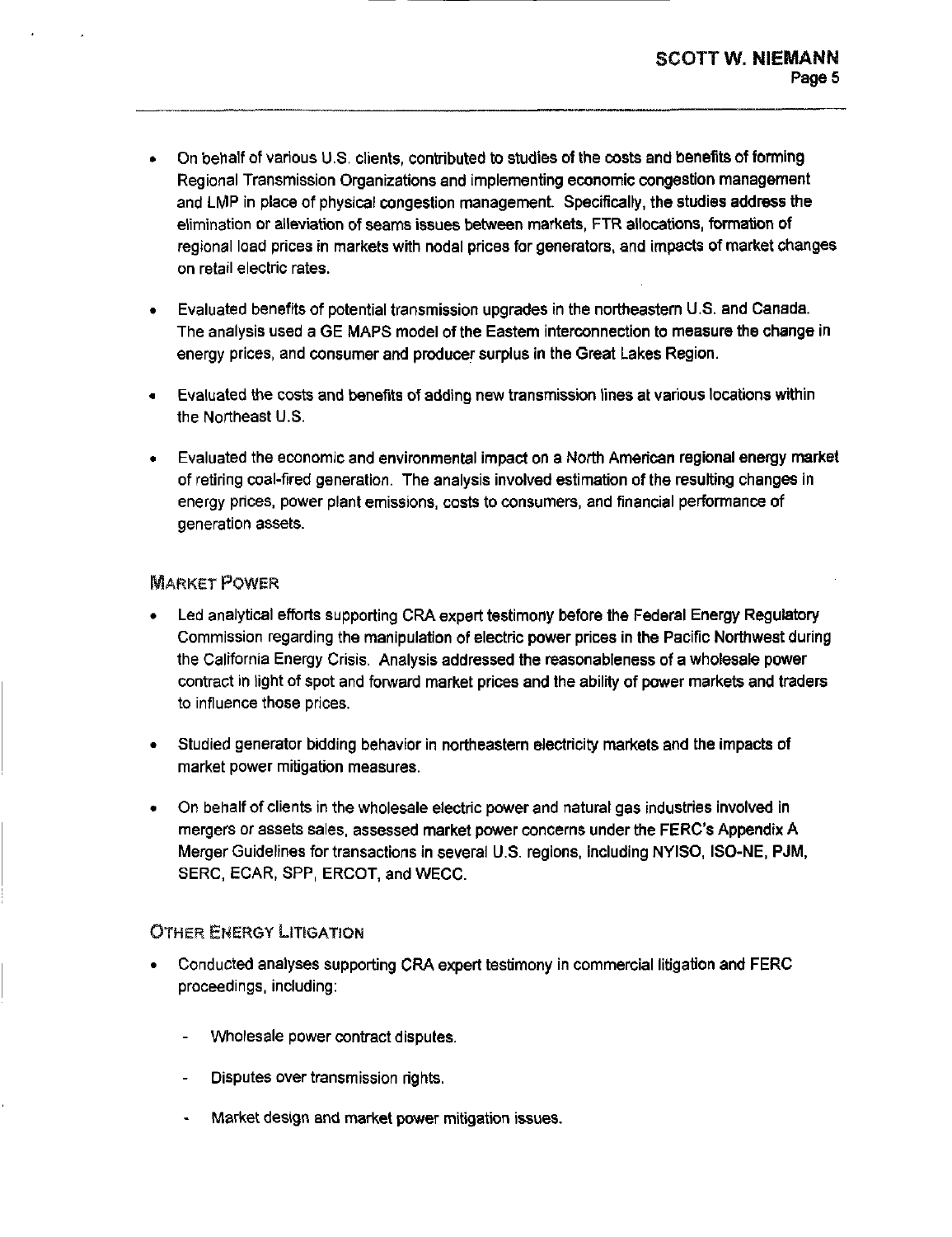- Allegations of market power abuses.  $\omega_{\rm{max}}$
- Damages analysis related to generating unit outages.
- Provided expert testimony regarding expected electricity prices, generator unit operations, and the corresponding value of transmission credits held by the owners of a merchant power plant in the Southeast U.S.

# OTHER ENERGY PROJECTS

- On behalf of a generation owner selling in the ISO-NE market, conducted an audit of payments for out-of-merit generation and associated uplift payments and production costs to identify recoverable costs and potential underpayments by the ISO.
- As part of a team working for an electric transmission and distribution utility, designed and conducted the econometric analysis for a study of customer value of service reliability. The study involved design and implementation of a survey and econometric analysis of the resulting data to measure residential and commercial customers' outage costs and wlllingness-to-pay to avoid various outage scenarios.

## ENVIRONMENTAL LITIGATION

- On behalf of a municipal utility involved in litigation involving alleged natural resource damage, assisted in estimating the economic value of damaged resources. Project work included review of documents, collection of data, formulation of an economic framework for measuring damages, and support of an academic expert witness.
- On behalf of a Middle-Eastern country making a claim for environmental damages arising out of the 1990 Gulf War, assisted in the assessment and valuation of potentially recoverable economic damages. Conducted substantial in-country research and developed techniques to value changes in health and environmental conditions. The confidential assessment was submitted to the United Nations Compensation Commission.
- For a property value dispute in the western United States, evaluated alternative valuations of environmentally impaired commercial real estate. The project involved review and critique of a survey used to elicit wlllingness-to-pay and evaluation of alternative measures based on market transactions.
- For a residential property value dispute, conducted an econometric analysis of survey-based willingness-to-pay measures for changes in groundwater quality and associated health risks. The effort involved analysis of data from several surveys, each with a different design and format, to assess potential biases in the survey responses and determine the effects of various demographic characteristics.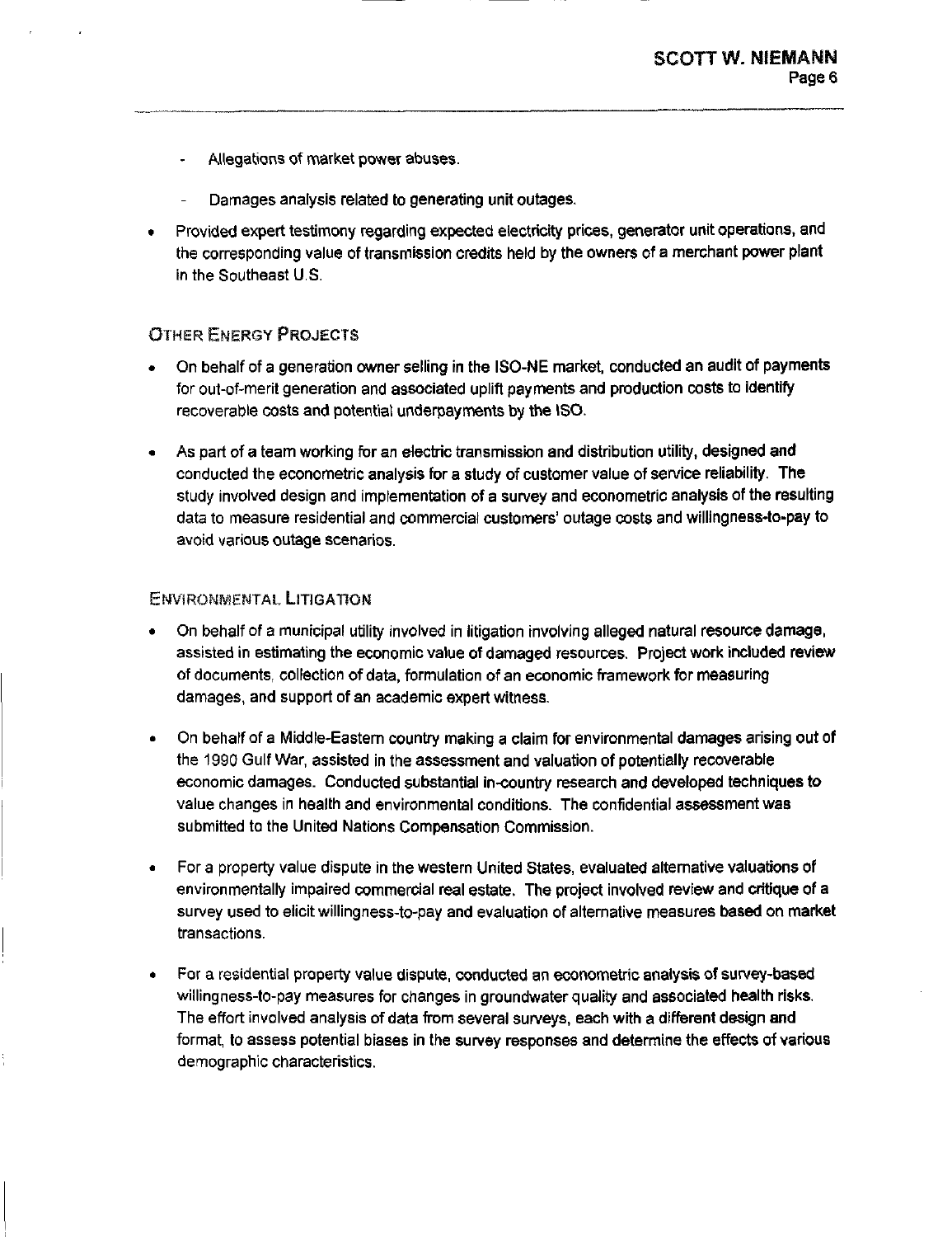For companies engaged in settlement discussions and litigation regarding environmental  $\bullet$ insurance coverage claims, estimated the cleanup costs and potential natural resources and property damage liability at hazardous waste sites. The work involved development of detailed, site-specific estimates using probabilistic assessment methods to determine the expected present value and distribution of future costs, which reflect technical and regulatory uncertainty.

# OTHER COMMERCIAL LITIGATION

- For a major corporation Involved in an intellectual property and antitrust dispute, performed analyses of market share, production capacity, output prices, and production costs. Assisted in the estimation of alternative measures of economic damages using market share, lost profits, and stock market valuation methods. Provided support in the preparation of expert reports.
- For a privately held company involved in a tax dispute, evaluated cash retentron strategies of publicly and privately held firms. The analysis involved reviewing academic literature and evaluating implications of finance theory for the decisions of different types of firms in various industries.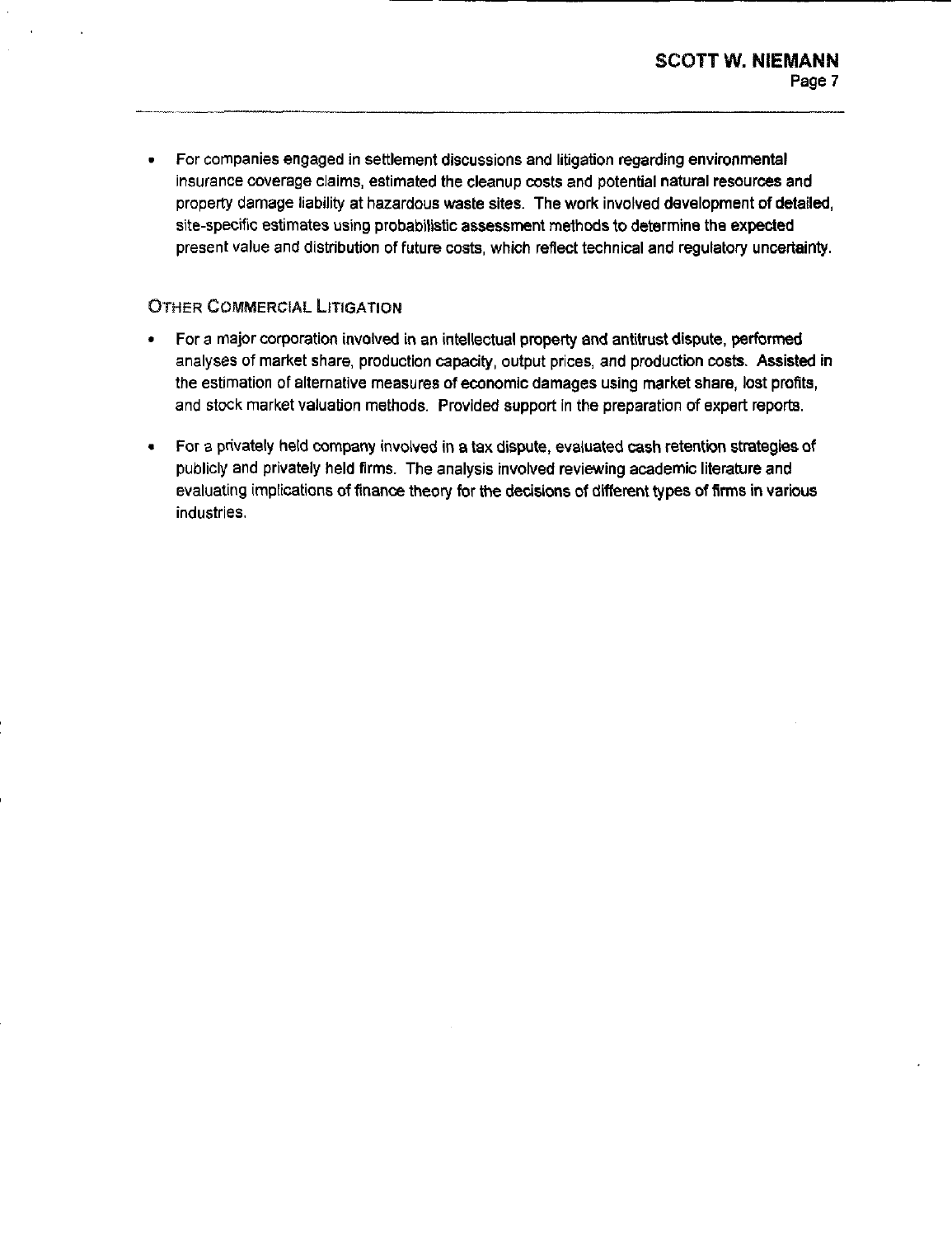# Exhibit SWN-2

 $\mathcal{L}(\mathcal{L}(\mathcal{L}))$  and  $\mathcal{L}(\mathcal{L}(\mathcal{L}))$  . The contribution of  $\mathcal{L}(\mathcal{L})$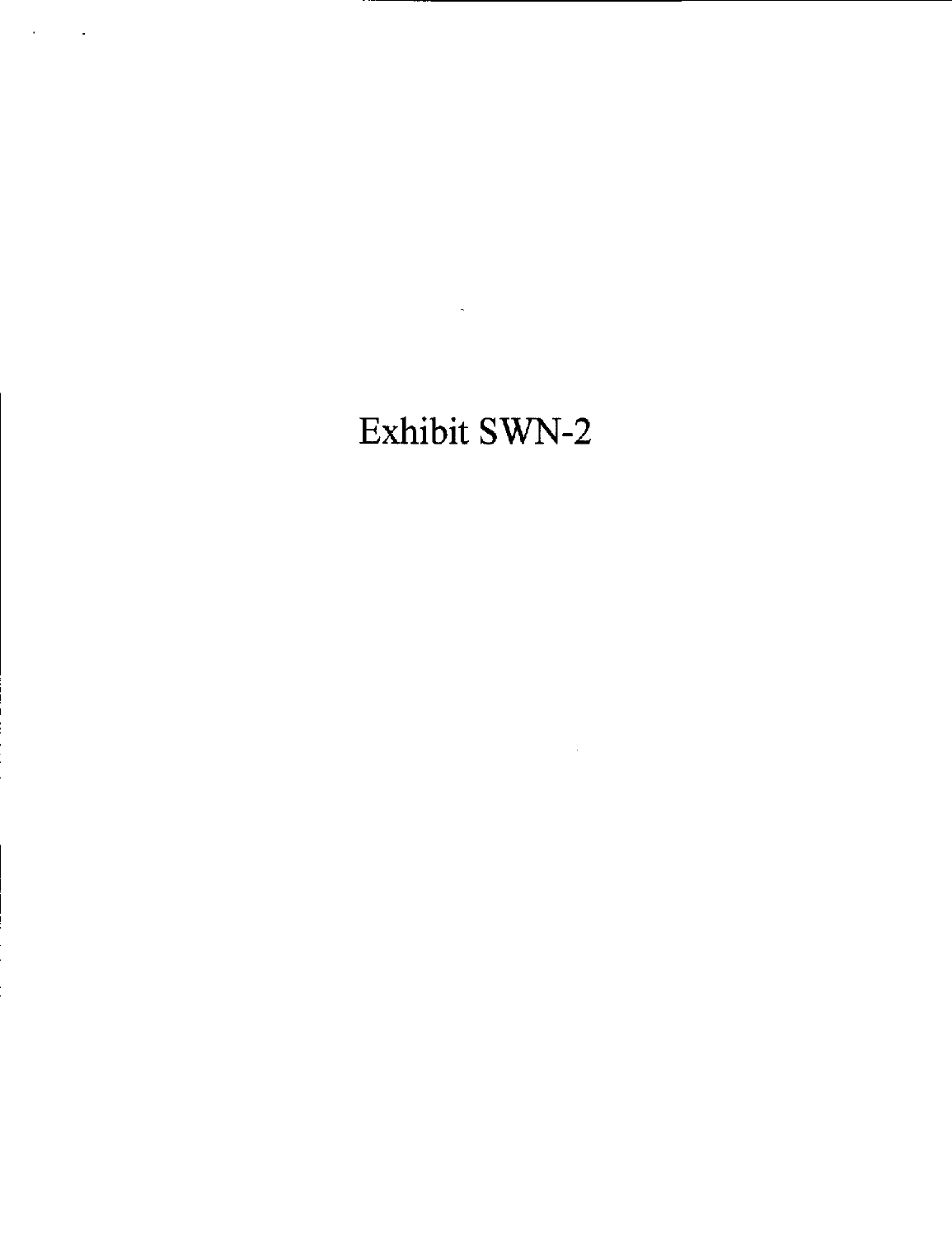# Exhibit SWN-2

| <b>Final Summary Cemperison</b>                                                                                    |                               |                 |                |             |         |
|--------------------------------------------------------------------------------------------------------------------|-------------------------------|-----------------|----------------|-------------|---------|
| ESP Ang Rain Projection                                                                                            | \$50.80<br>i                  | 367.34<br>23128 | \$68.28<br>ă   | ă<br>318.94 |         |
| <b>Market Price Projection</b>                                                                                     | \$7.51                        | \$87.50         | \$73.87        | \$7.13      |         |
|                                                                                                                    |                               |                 |                |             |         |
| Market Pricing based on broker energy quotes, capacity, transmission, ancillarite<br><b>Hartet Pricing Process</b> |                               |                 |                |             |         |
|                                                                                                                    | Total Profile Weighted Harket |                 |                |             | Total f |
|                                                                                                                    | 300                           | i               | ä              | 3012        | Š       |
|                                                                                                                    | i                             | is a service of | <b>CO 0.50</b> | ----        | i       |

parity renergy quotes,



m 3 r o

3  $\frac{8}{2}$ i T ।<br>अ≌<br>पुष्प DPEL PEL<br>C  $\frac{1}{2}$ 

=

o

•i

LJ

DPS-Anamgo By-Pamable ESP Rate

**Fortinue Assumptions** 

ing play, extends through<br>by revisible in 2010, College and the contexts in 2012, College<br>wides in 2010, College and the college and the college and the college and<br>the college and the college of the college and the colleg i<br>Pihsan<br>Pihsan<br>Pihsan

 $\bullet$   $\bullet$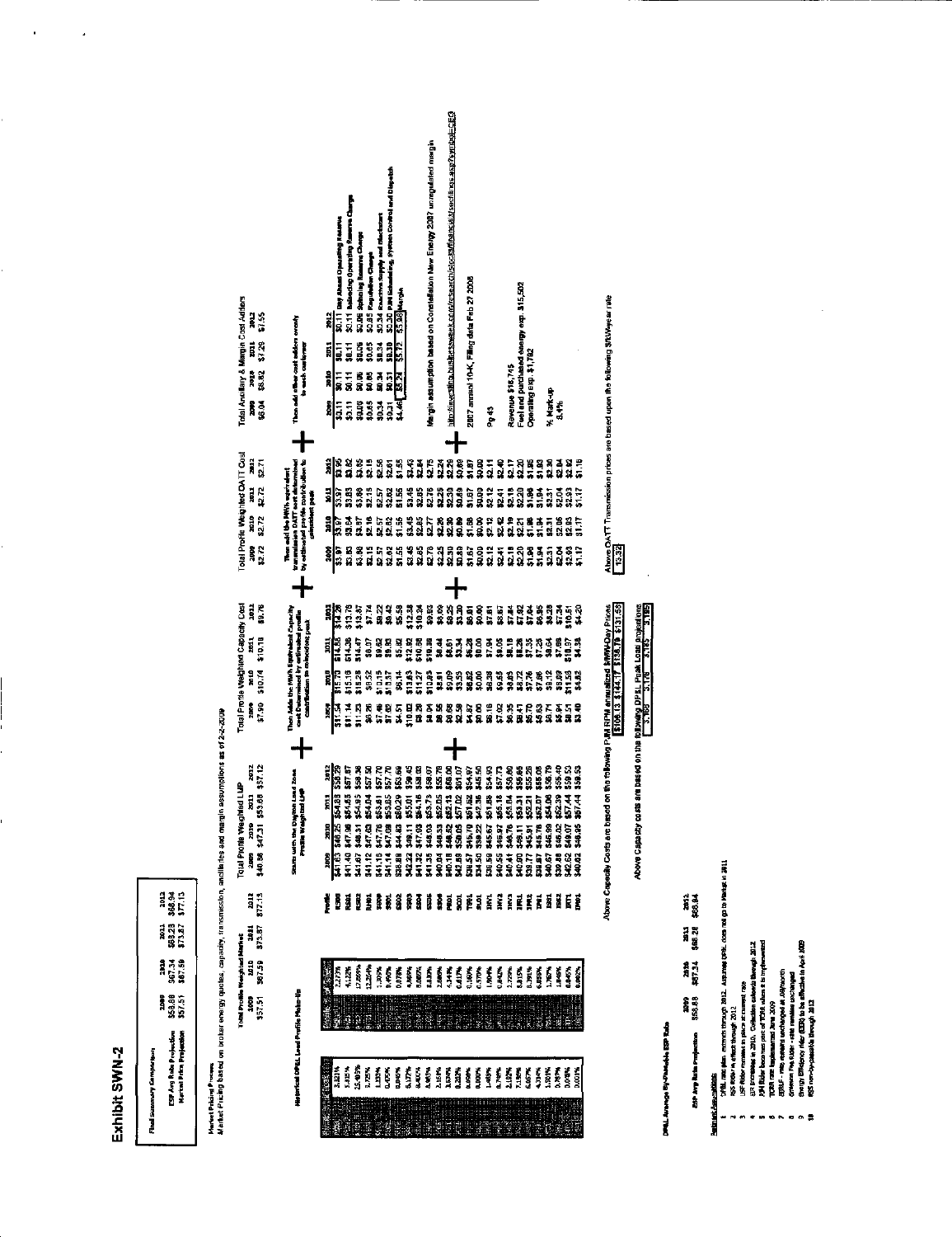### CERTIFICATE OF SERVICE

I certify that a copy of the foregoing Testimony of Scott W. Niemann in Support of the Stipulation and Recommendation has been served via electronic mail upon the following counsel of record, this 23rd day of February, 2009:

Samuel C. Randazzo, Esq. Lisa G. McAlister, Esq. Joseph M. Clark, Esq. MCNEES WALLACE & NURICK LLC 21 East State Street, 17th Floor Columbus, OH 43215-4228

Attorneys for Industrial Energy Users-Ohio

Jacqueline L. Roberts, Esq. Michael E. Idzkowski, Esq. Richard Reese, Esq. Gregory J. Poulos, Esq. OFFICE OF OHIO CONSUMERS' COUNSEL 10 West Broad Street, Suite 1800 Columbus, OH 43215

David C. Rinebolt, Esq. Colleen L. Mooney, Esq. OHIO PARTNERS FOR AFFORDABLE ENERGY 231 West Lima Street Findlay, OH 45839-1793

Henry Eckhart, Esq. 50 West Broad Street, Suite 2117 Columbus, OH 43215-3301

Robert Ukeiley, Esq. LAW OFFICE OF ROBERT UKEILEY 43 5R Chestnut Street, Suite 1 Berea, KY 40403

Attorneys for Sierra Club Ohio Chapter

John W. Bentine, Esq. Matthew S. White, Esq. Mark S. Yurick, Esq. CHESTER WILLCOX & SAXBE LLP 65 East State Street, Suite 1000 Columbus, OH 43215

Attorneys for The Kroger Company

David Boehm, Esq. Michael L. Kurtz, Esq. BOEHM, KURTZ & LOWRY 36 East Seventh Street Suite 1510 Cincinnati, OH 45202-4454

Attorney for Ohio Energy Group, Inc.

M. Howard Petricoff, Esq. Stephen M. Howard, Esq, Michael J. Settineri, Esq. VORYS, SATER, SEYMOUR AND PEASE LLP 52 East Gay Street P.O. Box 1008 Columbus, OH 43216-1008

Cynthia A. Fonner, Esq. Senior Counsel CONSTELLATION ENERGY RESOURCES, LLC 550 West Washington Blvd., Suite 300 Chicago, IL 60661

Attorneys for Constellation NewEnergy, Inc. and Constellation Energy Commodities Group, Inc.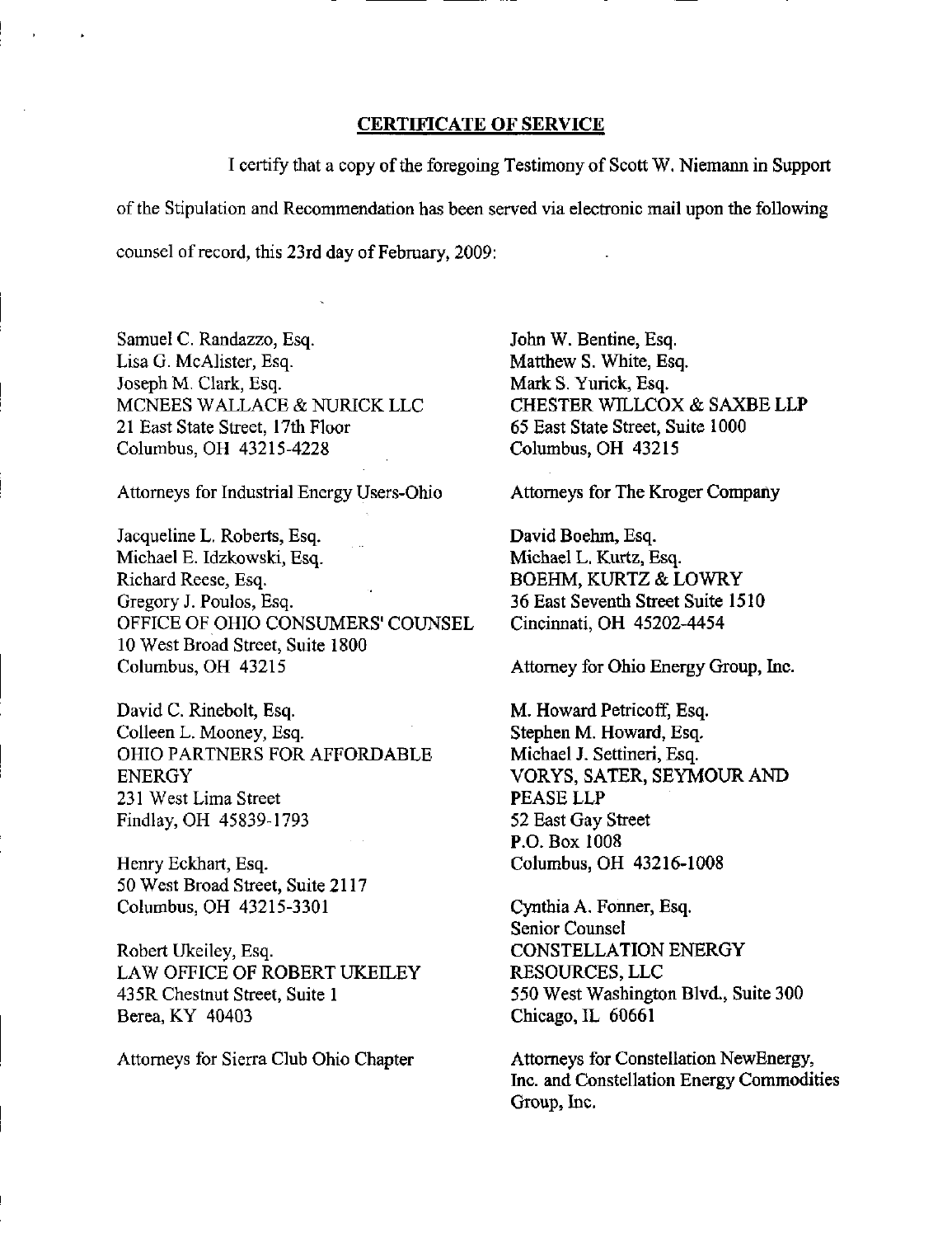Ned Ford 539 Plattner Trail Beavercreek, OH 45430

Richard L. Sites, Esq. General Counsel and Senior Director of Health Policy Ohio Hospital Association 155 East Broad Street, 15th Floor Columbus, OH 43215-3620

Attorney for The Ohio Hospital Association

Craig I. Smith, Esq. Attorney at Law 2824 Coventry Road Cleveland, OH 44120

Attorney for Cargill, Incorporated

Patrick Bonfieid, Esq. John Danish, Esq. Christopher L. Miller, Esq. Gregory H. Dunn, Esq. Andre T. Porter, Esq. SCHOTTENSTEIN ZOX & DUNN CO., LPA 250 West Street Columbus, OH 43215

Attorneys for The City of Dayton

M. Howard Petricoff, Esq. Stephen M. Howard, Esq. Michael J. Settineri, Esq. VORYS, SATER, SEYMOUR AND PEASE LLP 52 East Gay Street P.O. Box 1008 Columbus, OH 43216-1008

Attorneys for Honda of America Mfg., Inc.

David I. Fein Vice President, Energy Policy - Midwest CONSTELLATION ENERGY GROUP, INC. 550 West Washington Blvd., Suite 300 Chicago, IL 60661

Tasha Hamilton Manager, Energy Policy CONSTELLATION ENERGY GROUP, INC. 111 Market Place, Suite 600 Baltimore, MD 21202

Larry Gearhardt, Esq. Chief Legal Counsel OHIO FARM BUREAU FEDERATION 280 North High Street P.O. Box 182383 Columbus, OH 43218-2383

Attorney for The Ohio Farm Bureau Federation

Thomas J. O'Brien, Esq. BRICKER & ECKLER LLP 100 South Third Street Columbus, OH 43215-4291

Attorney for The Ohio Manufacturers' **Association** 

Barth E. Royer, Esq. BELL & ROYER CO., LPA 33 South Grant Avenue Columbus, OH 43215-3927

Gary A. Jeffries, Esq. Dominion Resources Services, Inc. 501 Martindale Street, Suite 400 Pittsburgh, PA 15212-5817

Attorneys for Dominion Retail, Inc.